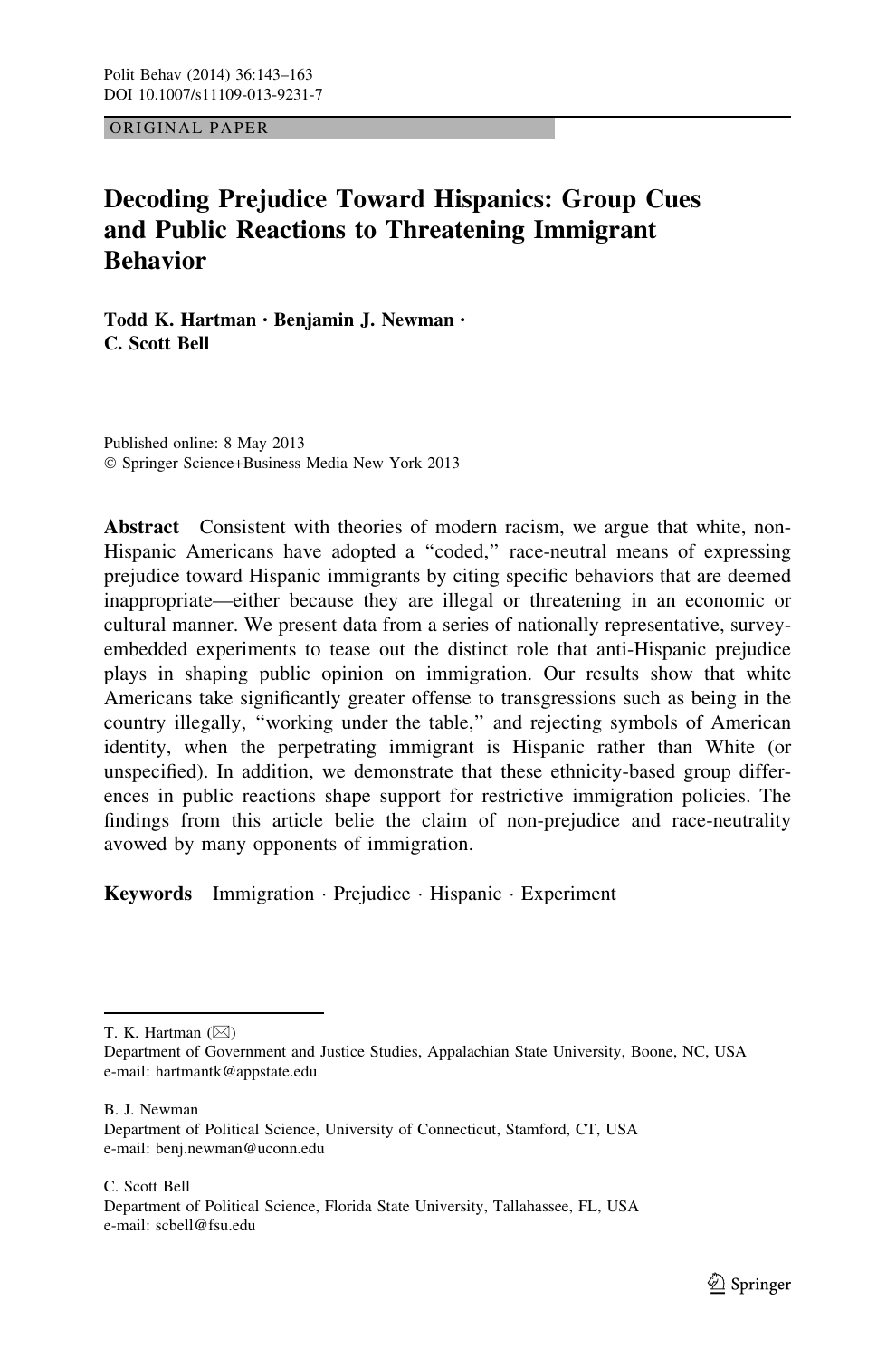One key question that arises from debates about immigration in the U.S. is the degree to which restrictive immigration policies, and public support for them, are motivated by prejudice toward Hispanics. American lawmakers and citizens who support restrictive policies claim that ethnic prejudice, which is defined as antipathy toward a particular group or its members (Allport [1954](#page-19-0); Brown [2010;](#page-19-0) Stangor  $2009$ ),<sup>1</sup> plays no role in their anti-immigration positions. Instead, these individuals argue that they have legitimate concerns about the economic and cultural consequences of unfettered immigration, as well as a desire to impose sanctions on immigrants for law-violating behaviors. In other words, the key issue is the immigrants' transgressive behaviors irrespective of their racial or ethnic identity. For example, Roy Beck, the Executive Director of Numbers USA, an immigration reduction organization, argues that ''the chief difficulties that America faces because of current immigration are not triggered by who the immigrants are'' or "some vision of a homogeneous white America."<sup>2</sup> Echoing these sentiments, Alabama state lawmakers recently defended one of the country's most strident immigration laws, HB 56, by publicly proclaiming that they ''don't have a problem with Hispanics as people<sup>"3</sup> but with "illegal immigrants entering the state and taking jobs away from the people of Alabama."<sup>4</sup>

Despite these reassurances, immigration advocates argue that these antiimmigration efforts are motivated in part by bigotry and represent a veiled attack on the larger Hispanic population. For instance, Isabel Rubio, executive director of the Hispanic Interest Coalition of Alabama, contended that ''at its core HB 56 is aimed at the Latino community, not the entire immigrant community.''<sup>5</sup> Indeed, the claim that opposition to immigration is fueled by prejudice toward Hispanics is supported by opinion research demonstrating that negative stereotypes and affect toward Hispanics serve as significant predictors of support for restrictive immigration policies among the American public (Burns and Gimpel [2000;](#page-19-0) Citrin et al. [1997;](#page-19-0) Hood and Morris [1997](#page-19-0); Valentino et al. [2013\)](#page-20-0). Further, recent research demonstrates that Americans associate negativity with Hispanic relative to Anglo immigrants, and this implicit bias predicts anti-immigration policy preferences (Perez [2010\)](#page-20-0). In sum, while many opponents of immigration claim that their aversion centers upon the behavior of immigrants and not their ethnic identity, critics on the left of the debate, along with findings from the opinion research, suggest that it is by and large the Hispanic identity of immigrants—not their behavior—that matters most in driving public opposition to immigration.

<sup>&</sup>lt;sup>1</sup> Allport's [\(1954](#page-19-0)) original definition of prejudice also included the condition that the antipathy be "based upon a faulty and inflexible generalization." However, as Brown [\(2010\)](#page-19-0) and Stangor [\(2009](#page-20-0)) note, most scholars have subsequently dropped that requirement from the operational definition of prejudice.

<sup>2</sup> Excerpts accessed from Numbers USA's organizational website: <https://www.numbersusa.com/content/>. Emphasis in italics were added by authors and do not appear in the original quote.

<sup>&</sup>lt;sup>3</sup> Quote from Alabama State Representative Kerry Rich. Retrieved from: [http://www.sandmountain](http://www.sandmountainreporter.com/news/local/article_b58d77c2-9920-11e0-8a09-001cc4c03286.html) [reporter.com/news/local/article\\_b58d77c2-9920-11e0-8a09-001cc4c03286.html](http://www.sandmountainreporter.com/news/local/article_b58d77c2-9920-11e0-8a09-001cc4c03286.html).

<sup>4</sup> Quote from Alabama State Senator Scott Beason. Retrieved from: [http://www.wncftv.com/localnews/](http://www.wncftv.com/localnews/Bentley-Signs-Illegal-Immigration-Reform-Bill-into-Law-123587664.html) [Bentley-Signs-Illegal-Immigration-Reform-Bill-into-Law-123587664.html](http://www.wncftv.com/localnews/Bentley-Signs-Illegal-Immigration-Reform-Bill-into-Law-123587664.html).

<sup>5</sup> Excerpt taken from an interview given by Rubio on Democracy Now! on October 20, 2011. Retrieved from: <http://www.democracynow.org/shows/2011/10/20>.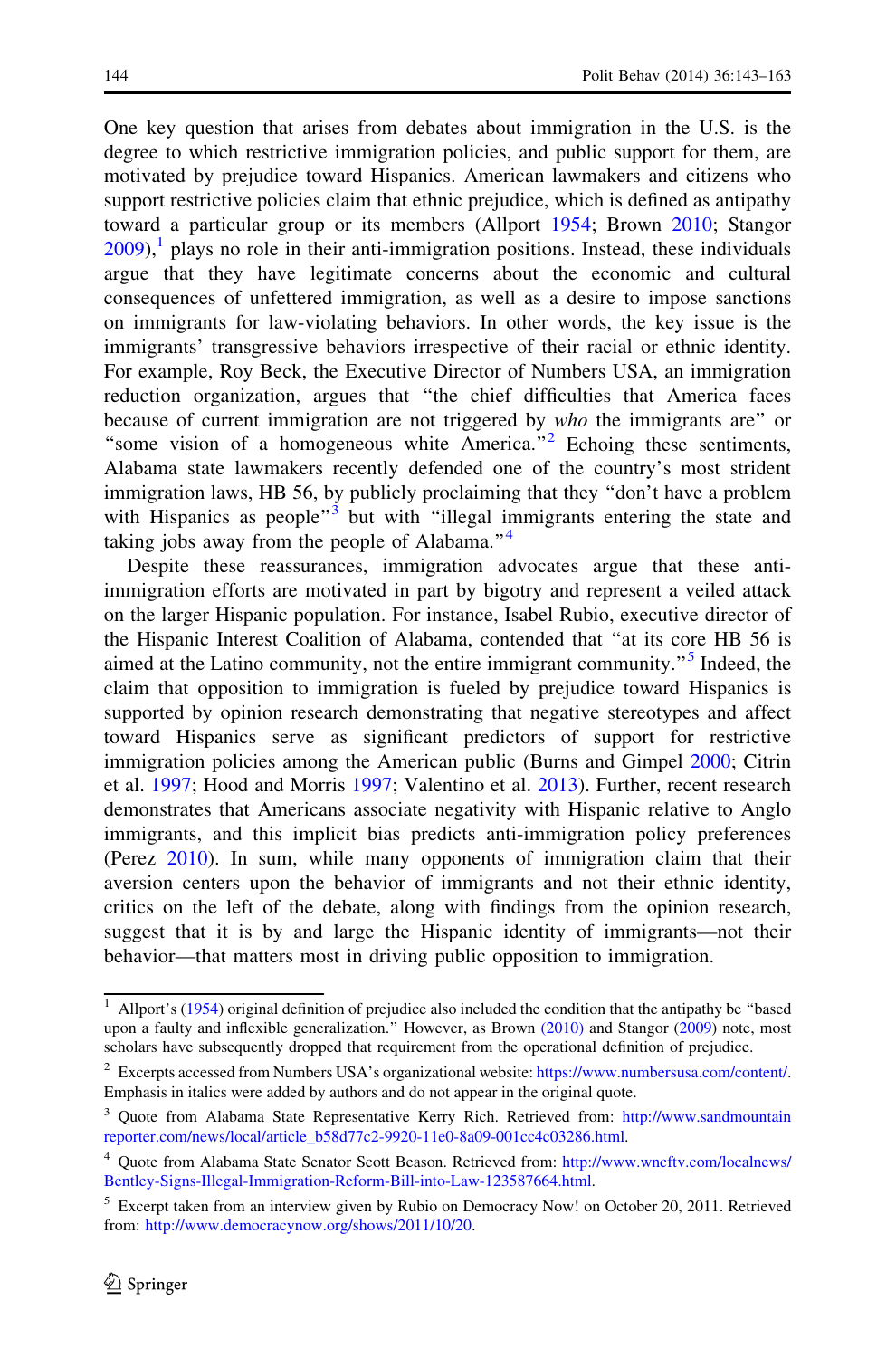In this article, we test whether Hispanic ethnic identity plays a role in shaping public reactions to threatening and law-violating behaviors, as well as influencing support for restrictive immigration policies. In addition to disclosing a potential ethnicity-based bias in mass opinion on immigration, we engage our topic with the larger question in mind of whether the expression of prejudice toward Hispanics has gone ''underground'' and become ''coded'' in racially or ethnically neutral terms in the contemporary U.S. In line with theories of modern racism, which have long been used to study white-black relations and anti-black prejudice, we argue that individuals understand that openly derogating minorities is socially unacceptable (Crandall et al. [2002](#page-19-0)), as it contradicts core American norms of equality and tolerance (McClosky and Zaller [1984](#page-20-0); Sullivan et al. [1982\)](#page-20-0), as well as the narrative that ''America is a nation of immigrants.'' Instead, the expression of anti-Hispanic sentiment among white Americans<sup>6</sup> has been funneled into the citation of specific behaviors that are deemed inappropriate, either because they are formally illegal or economically and culturally threatening.

We present data from a series of nationally representative, survey-embedded experiments to demonstrate that white respondents do not treat threatening immigrant behavior equally with respect to different immigrant groups. Instead, transgressions such as remaining in the country without legal documentation, working without paying taxes, and failing to support traditional symbols of American culture and identity, are considered more offensive if committed by Hispanic than non-Hispanic immigrants. In addition to addressing a timely issue in American politics, these findings make an important contribution to the opinion research on immigration. Prior demonstrations of the importance of anti-Hispanic sentiment in shaping opinion on immigration are largely correlational in nature (e.g., Burns and Gimpel [2000;](#page-19-0) Citrin et al. [1997](#page-19-0); Hood and Morris [1997\)](#page-19-0) and reliant upon explicit measures of prejudice that likely underestimate true levels due to social desirability concerns (e.g., Devine et al. [2002;](#page-19-0) Piston [2010\)](#page-20-0). Our experimental design and analyses extend this literature by demonstrating the *causal* role of an immigrant's ethnic identity in shaping public opposition to immigration in a manner not reliant upon self-reported prejudice toward Hispanics. Taken together, our findings demonstrate that the ethnic identity of an immigrant influences how Americans react to transgressive behaviors by immigrants, and that these ethnicitybased group differences in public reactions shape support for restrictive immigration policies. Ultimately, our findings suggest that the focus within popular political discourse on the ''illegality'' and ''threats'' of immigrants may indeed serve as a coded means of expressing antipathy toward specific immigrant minorities.

### Hispanic Immigrants and Modern Racism Revisited

At more than 50 million people, Hispanics have supplanted African Americans as the largest, and arguably the most salient, minority group in the United States.

<sup>&</sup>lt;sup>6</sup> In our usage, the terms "Whites" and "white Americans" exclude individuals who would identify themselves as ethnically Hispanic.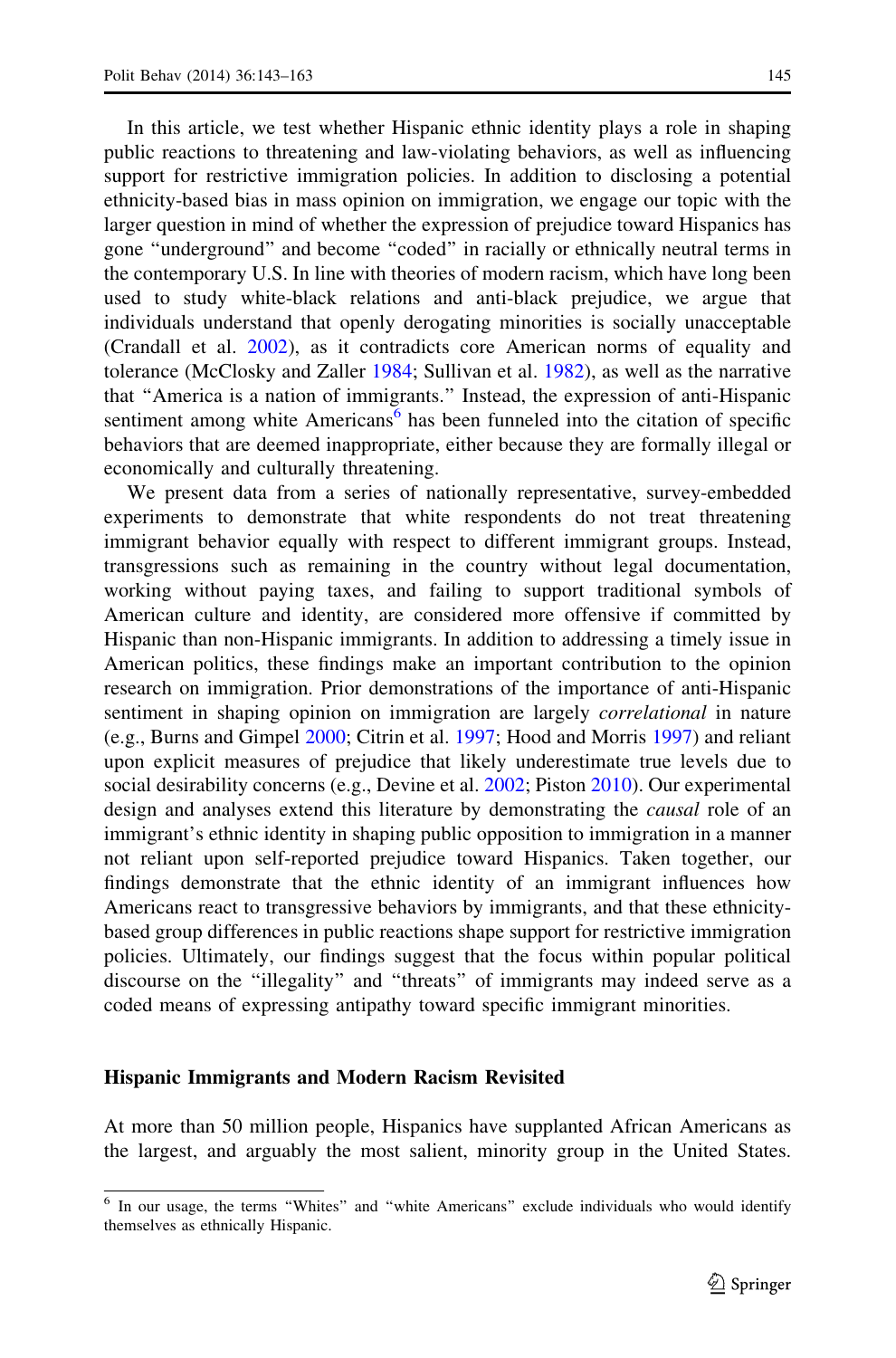While white-black relations in the U.S. provided the predominant intergroup context in which to study prejudice for the better part of the 20th century, substantial and persistent influxes of Latin American immigrants have brought Hispanics to the forefront of the study of intergroup relations in American politics in the 21st century. While in no way diminishing the importance of the study of prejudice toward African Americans or denying its continued existence, white Americans' attitudes toward Hispanics undeniably constitute an emerging and increasingly important arena in which to study the dynamics of prejudice in contemporary American society. And, just as the study of anti-black prejudice is intricately entangled with the analysis of public opinion within the social welfare and affirmative action policy domains (Gilens [1999;](#page-19-0) Kinder and Sanders [1996\)](#page-20-0), the study of anti-Hispanic prejudice is, and will likely remain, closely tied to the analysis of public opinion on immigration policy. We aim to apply the lessons learned from the study of prejudice toward Blacks in guiding our thinking about the operation of white Americans' prejudice toward Hispanics, specifically as it pertains to preference formation and public discourse on immigration. In so doing, we turn to theories of modern racism and their tenets as the basis for developing our hypotheses regarding the nature and operation of anti-Hispanic prejudice within the U.S.

Modern racism is an umbrella term for a set of theories addressing a ''new'' form of racism in the U.S. that emerged following the Civil Rights Movement. Known as "modern racism" (McConahay [1986](#page-20-0)), "symbolic racism" (Kinder and Sears [1981;](#page-20-0) Sears [1988](#page-20-0)), ''subtle racism'' (Pettigrew and Meertens [1995](#page-20-0)), ''racial resentment'' (Kinder and Sanders [1996](#page-20-0)), and ''aversive racism'' (Gaertner and Dovidio [1986\)](#page-19-0), these theories, while distinct, all contain the same basic tenets that: (1) white Americans recognize changes in societal norms since the 1960s, which make it unacceptable to freely express ''old fashioned'' forms of racial prejudice based upon open bigotry toward Blacks; and (2) as a result, a subtle, covert form of racism has emerged to supplant earlier, overt expressions of prejudice against African Americans. In essence, scholars of modern racism argue that mass racial antipathy among Whites persists, but that it has found more inconspicuous and covert avenues of expression in the form of opposition to social welfare and liberal racial policies, as well as the belief that Blacks violate traditional American values such as individualism, self-reliance, and the Protestant work ethic.

The key insight of the modern racism perspective is that prejudice became ''coded'' (Hurwitz and Peffley [2005;](#page-19-0) Mendelberg [2001](#page-20-0); Valentino et al. [2002\)](#page-20-0), whereby antipathy toward Blacks among elites and the masses was reconstituted as a defensibly race-neutral and ''principled'' political opposition to policies intended to advance the interests of black Americans. Thus, rather than appealing to explicitly racist considerations, this new coded language of opposition to pro-black policies was founded upon seemingly non-racial concerns over the rate of societal change, the fairness of special treatment by government to specific groups, and the status of traditional values such as hard-work and merit-based rewards. While the modern racism perspective is not without its critics or shortcomings (e.g., see Sniderman and Carmines [1997](#page-20-0)), there is a substantial body of evidence in support of its claims (e.g., see Sears [1988](#page-20-0)). Moreover, it provides a useful framework for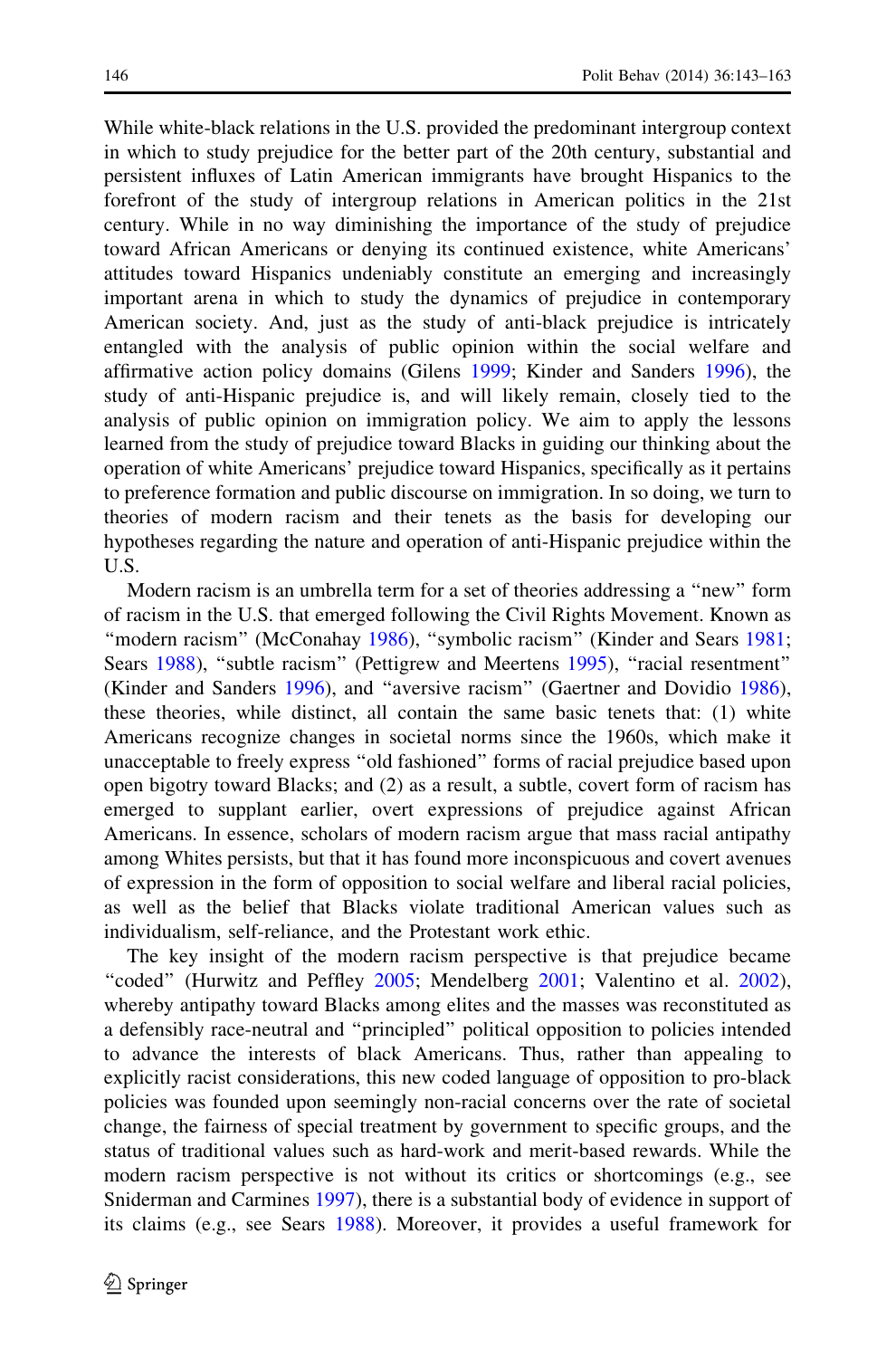theorizing the operation of prejudice toward Hispanics in the contemporary debates over immigration policy in the U.S. In adapting modern racism theory from a whiteblack to a white-Hispanic intergroup context, the central prediction would thus be that Whites' antipathy toward Hispanic immigrants would be expressed in a covert manner—coded by the usage of language and reference to concerns that are not explicitly racial.

To determine the content of this hypothesized coded language, we need only turn to the opinion research and popular political discourse on immigration in the U.S., both of which strongly suggest that the most common types of concerns voiced by anti-immigrant politicians, media pundits, interest groups, and citizens alike pertain to (1) the law-violating behaviors of immigrants who enter or remain in the country illegally, (2) the threats posed by immigrants to material resources, and (3) the threats posed by immigrants to American culture (Beck [1996;](#page-19-0) Chavez [2001,](#page-19-0) [2008;](#page-19-0) Chomsky [2007](#page-19-0); Citrin et al. [1997;](#page-19-0) Cohen [2001](#page-19-0); Cornelius and Rosenblum [2005;](#page-19-0) Huntington [2004](#page-19-0); Paxton and Mughan [2006;](#page-20-0) Simon and Alexander [1993\)](#page-20-0). According to a modern racism perspective, these three broad types of concerns may serve as the coded vehicles through which mass anti-Hispanic sentiment is expressed, given that these concerns are explicitly nonracial and thus defensibly devoid of overt prejudicial content. Thus, our primary hypothesis is that a portion of Whites' opposition to immigration in the contemporary U.S. is at least partially rooted in anti-Hispanic prejudice, but that this prejudice is concealed as overt concern over law-violating behavior, as well as economic and cultural threats posed by immigrants. We label this the *coded prejudice hypothesis*.

### Survey-Embedded Experiments

One way in which public opinion scholars have assessed prejudice toward minority group members is with survey-embedded experiments. Largely established by the 1991 National Race and Politics Survey, $\frac{7}{1}$  this approach involves asking respondents to report their reactions to norm- or value-violating behaviors committed by an individual whose racial identity is manipulated across randomly assigned experimental groups. For instance, in one experiment, subjects were asked to report their level of anger in response to either "a man" or "a black man" who "collects welfare because he is too lazy to get a job.'' This type of experimental group cue manipulation was developed to reveal anti-black sentiment by enabling researchers to observe whether respondents report more negativity when the perpetrator of a norm-violating behavior is black rather than of an undefined racial identity. Within this general experimental paradigm, prejudice is revealed through differential reactions to hypothetical behaviors because these behaviors are held constant and only the racial identity of the actor is varied.

To test our coded prejudice hypothesis, we drew upon this basic experimental paradigm as the foundation for designing four survey-embedded experiments. Each

 $\overline{7}$  Data collected by the Survey Research Center, University of California, Berkeley, from February 1 to November 21, 1991.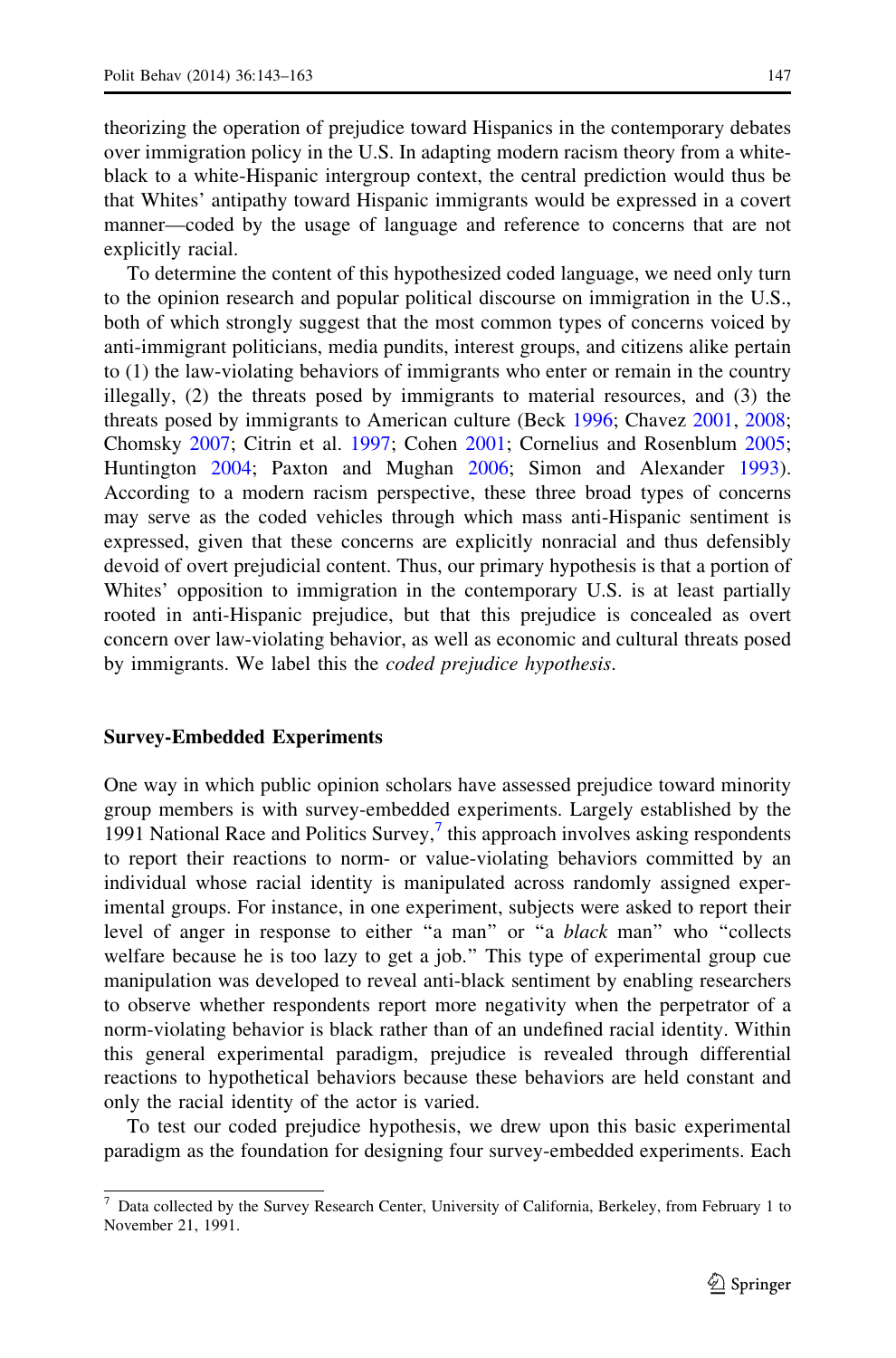of these experiments was crafted to present respondents with an immigrant who is engaging in a law-violating or threatening behavior, and the primary manipulation concerns whether the perpetrating immigrant is ethnically Hispanic or some other ethnicity. For ease of discussion, and to be conceptually consistent with extant theoretical frameworks in the intergroup conflict and immigration opinion literatures, we classify these violations, or ''transgressions,'' in terms of realistic and symbolic threats posed by immigrants to American society (Newman et al. [2012;](#page-20-0) Sides and Citrin [2007;](#page-20-0) Sniderman et al. [2004;](#page-20-0) Stephan et al. [2009\)](#page-20-0). Realistic threats focus on concern over material resources such as jobs, wages, or taxes (Citrin et al. [1997](#page-19-0)), while symbolic threats concern violations committed by an outgroup to an ingroup's core set of values, symbols, or cultural norms (Kinder and Sears [1981;](#page-20-0) Sears and Kinder [1985](#page-20-0)). Both types of transgressions can be actual or imagined (Cornelius and Rosenblum [2005](#page-19-0)), and it is perceived violations that often lead to antipathy toward immigrants (Sniderman et al. [2004\)](#page-20-0) and support for restrictive immigration policies (Citrin et al. [1990](#page-19-0), [1997](#page-19-0); Hood and Morris [1997](#page-19-0)). Prior experimental research has demonstrated that information about the costs and benefits of immigration influences policy preferences and political action differentially depending upon the national origins of the immigrants in question (Brader et al. [2008\)](#page-19-0). However, our work is the first to date that explores possible variation in how citizens evaluate a range of transgressive immigrant behaviors as a function of the ethnic identity of the perpetrating immigrant. In so doing, our work holds the promise of disclosing how public condemnations of the putative transgressions committed by immigrants may contain significant ethnicity-based biases and thus serve as a coded vehicle for the expression of antipathy toward Hispanics.

### Sample

A total of 275 white, non-Hispanic adults participated in our nationally representative, random-digit-dial (RDD) telephone survey conducted by the Appalachian Survey Research Laboratory from March 22nd to June 15th, 2010.<sup>8</sup> While modest in size, our sample is large enough to provide sufficient power to test for mean differences in responses across experimental groups. We also note that our sample of white Americans compares quite well on many key demographic variables to other nationally-recognized RDD samples. For comparison, we have included

<sup>8</sup> A list-assisted method of random digit-dialing (RDD) was used to obtain phone numbers in the sample from all 48 contiguous states, including the District of Columbia. Within selected households, individuals 18 years and over were chosen at random for participation. Multiple attempts were made at each contact number (as many as seven attempts) in order increase response rates and give potentially eligible respondents a reasonable opportunity to participate in the survey. Moreover, households and individuals who were initially unwilling to participate in the survey were contacted multiple times in an attempt to persuade them to participate. Calls were staggered over times of day and days of the week to maximize the chance of making contact with potential respondents. In total, 6,032 telephone numbers were dialed, each of which was given a final disposition: 3,763 numbers were deemed ineligible (e.g., nonworking, businesses, etc.), 1,109 numbers were of unknown eligibility (always busy, never answered, etc.), and the remaining 1,160 numbers were coded as eligible households (275 completes, 304 refusals, 36 non-whites, 70 language unable, and 475 callbacks). We used two methods of determining levels of participation in this survey: (1) The Cooperation Rate (AAPOR Formula #4) was 51.4 %; and (2) the Response Rate (AAPOR Formula #4) was 22.6 %. The response rate is a very conservative estimate of participation, while the cooperation rate adjusts for the fact that many phone numbers in the list are non-eligible.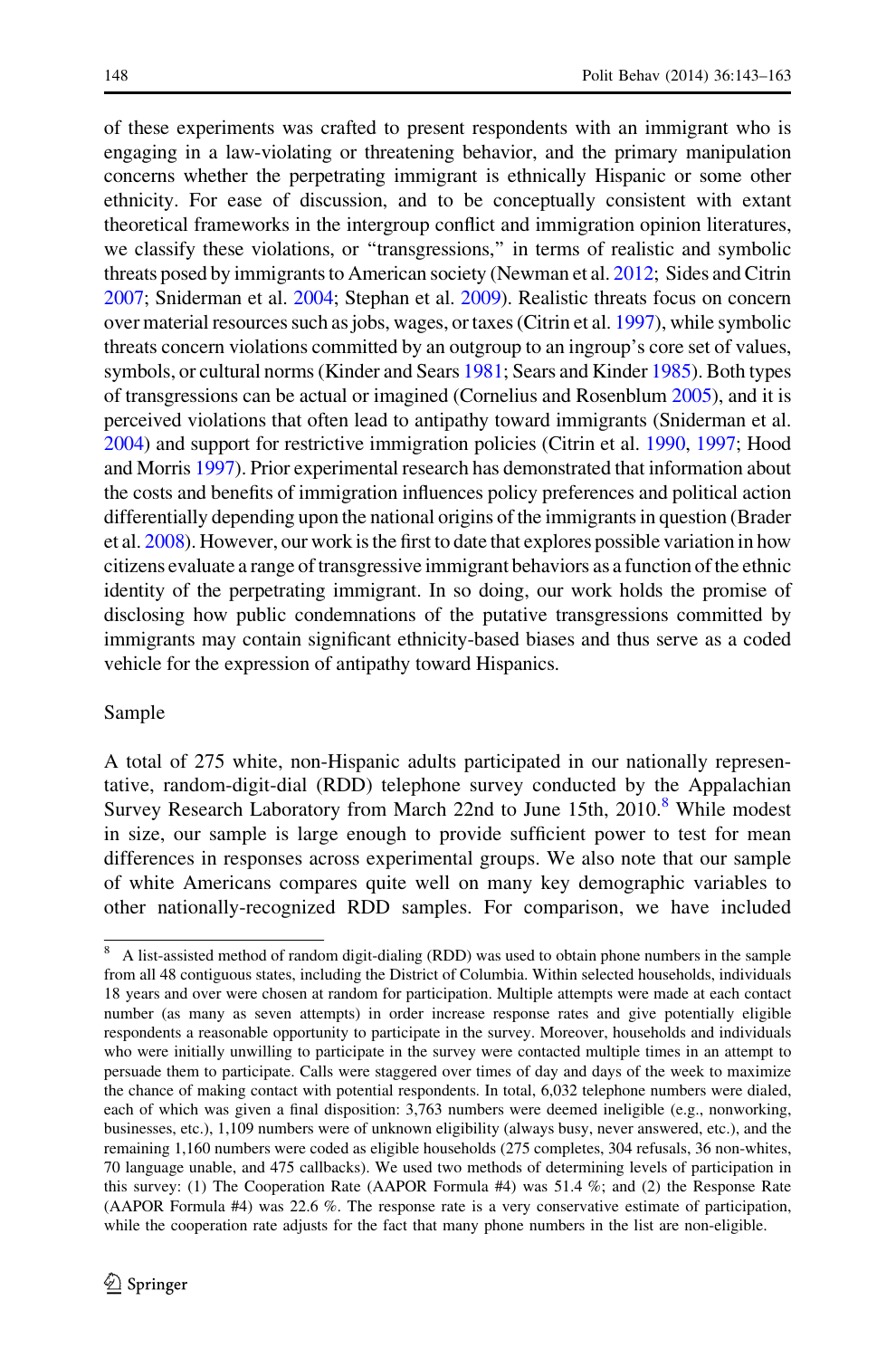|                            | Decoding prejudice, 2009 | Pew research poll:<br>immigration, 2006 | ANES panel study,<br>2008-2009 |  |
|----------------------------|--------------------------|-----------------------------------------|--------------------------------|--|
| Female                     | 57.0%                    | 52.4 %                                  | 56.1 %                         |  |
| Age (median years)         | 55.0                     | 51.0                                    | 52.0                           |  |
| College graduate           | 42.9 $%$                 | 39.1 $%$                                | 43.1 $%$                       |  |
| Income (median category)   | \$60,000 to \$79,999     | \$50,000 to \$74,999                    | \$60,00 to \$74,999            |  |
| Employed                   | 57.5 %                   | 64.1 %                                  | 63.3 $%$                       |  |
| Democrat                   | 29.1%                    | 27.3%                                   | 31.0 $%$                       |  |
| Independent                | $25.8 \%$                | 32.0 $%$                                | 31.7%                          |  |
| Republican                 | 37.8%                    | 35.4%                                   | 37.3%                          |  |
| Other/no party affiliation | $7.3\%$                  | 5.2%                                    |                                |  |
| N                          | 275                      | 1409                                    | 3292                           |  |

Table 1 Sample comparisons by key demographic variables

The "Pew Research Center Poll: Immigration," sponsored by the Pew Research Center for the People & the Press and the Pew Hispanic Center, was conducted between February 8th and March 7th, 2006. The 2008–2009 American National Election Panel Study recruited respondents via telephone to participate in online surveys from January 2008 and September 2009. Summary statistics are from white respondents only. Percentages do not add to 100 due to rounding and missing values. Whenever possible, derived variables were used in the ANES sample

demographic information for white respondents from the 2006 Pew Research Center Poll on Immigration and the 2008–2009 American National Election Panel Study (see Table 1).<sup>9</sup> Our sample contains slightly more females (57 %) than males with ages ranging from 18 to 96 years old (median age  $=$  55 years old). The median household income range of the sample is \$60,000–\$80,000, and 43 % of respondents have earned a 4-year college degree. We find that 38 % of respondents identified themselves as Republicans, 26 % as Independents, 29 % as Democrats, and 7 % as other.<sup>10</sup> Ideologically, the sample consisted of 37 % conservatives, 42 % moderates, and 21 % liberals.

# The "Overstay Visa" Experiment

The objective of the first experiment in our survey was to test the coded prejudice hypothesis in reference to arguably the most pervasive issue within popular political debate over immigration, namely undocumented, or ''illegal,'' immigration. The central argument that some political elites and Americans have made to explain their anti-immigrant sentiment and policy positions is that many immigrants violate the law by illegally entering and residing within the U.S. The underlying raceneutral logic of this argument is that opposition to immigration exists in response to

<sup>&</sup>lt;sup>9</sup> The "Pew Research Center Poll: Immigration" was sponsored by the Pew Research Center for the People & the Press and the Pew Hispanic Center. A total of 6,003 surveys were completed between February 8th and March 7th, 2006. The 2008–2009 American National Election Panel Study consists of an Internet panel of 4,240 Americans recruited via RDD sampling methods.

Percentages do not total 100 % because of rounding.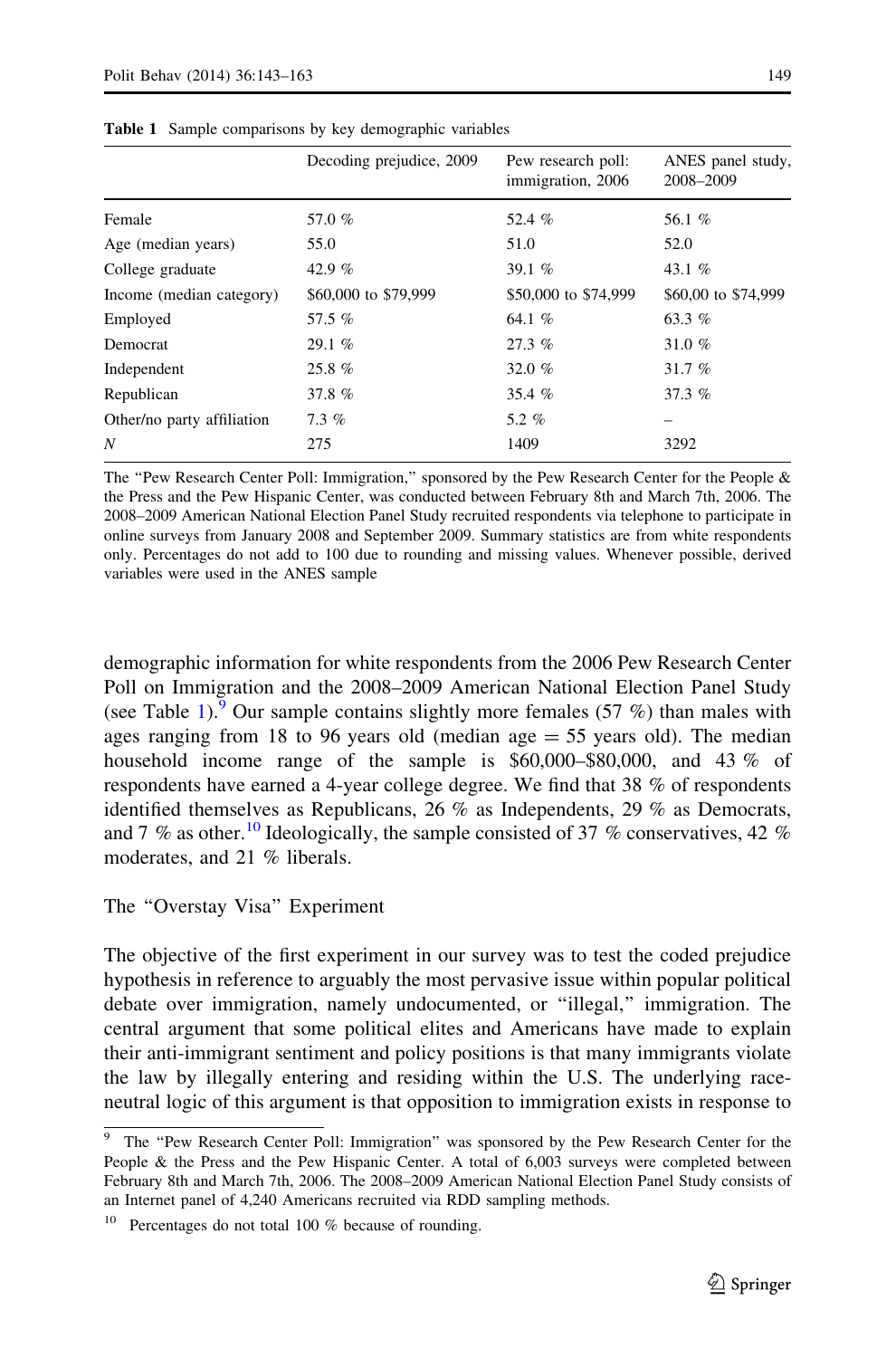the transgressive behavior of illegal entry and residence, irrespective of the ethnic identity of the immigrants committing such violations. If this contention were true, then it should make no difference whether the immigrant is Hispanic, European, or of some other origin; instead, the illicit activity should be paramount in driving opposition.

To test whether this argument truly holds, or if there is indeed an ethnicity-based group bias underlying it, we designed a simple experiment, which we call the "Overstay Visa" Experiment. In this experiment, we randomly assigned survey respondents to one of three hypothetical scenarios in which we varied the ethnic origins of an undocumented immigrant. The exact wording of this manipulation read as follows: "Suppose someone from *(Mexico/Britain)* enters the U.S. with a short-term visa but then stays in this country longer than legally authorized. In your view, how serious is this offense on a scale from 0 to 10, where '0' means 'not at all' and '10' means 'very serious'?"<sup>11</sup> We chose this form of illegality because it subtly identifies the immigrant's legal status without referring to them explicitly as an illegal immigrant. Further, we chose Mexico as the specific Hispanic origin for our experiment because individuals from Mexico comprise the majority of the legal and undocumented Hispanic immigrant populations within the U.S. (Dockterman [2011;](#page-19-0) Passel [2006](#page-20-0); Passel and Cohn [2011\)](#page-20-0). In addition to the Mexican versus British group cues, we also included a control condition, which simply referred to ''someone'' without identifying any particular country of origin. We decided to include an ethnically undefined immigrant to serve as a true control condition to compare responses to the immigrants from Mexico and Britain (e.g., see Gaines et al. [2007\)](#page-19-0). If prejudice is not a factor in determining Whites' attitudes, then respondents should not judge unauthorized immigrants from Mexico any differently than they do those from the United Kingdom (or those without a defined country of origin). If, on the other hand, respondents do differentiate by nationality, such that they view transgressions by Hispanics as being more offensive than those of an undocumented immigrant from Britain or an unnamed country, then we can assume that negative group affect toward Hispanics is at work.

### The "Under the Table" Experiment

The goal of the second experiment was to move beyond the former by confronting participants with a particularly egregious realistic violation and test for the presence of group-based differentiation in respondents' reactions. In our ''Under the Table'' Experiment, we present respondents with a scenario in which the same undocumented immigrant from the prior experiment is now failing to pay taxes on earned income: "Now suppose this person with an expired visa (from *Mexico/Britain*) is working 'under the table' and does not pay taxes on this income.'' Failing to pay taxes not only violates the law, but also norms of fairness. As such, this particular transgression should serve as an important argument to justify opposition to immigration, since people commonly perceive that undocumented immigrants use more services (e.g., healthcare, education, etc.) than they pay for in their share of

For ease of interpretation, we recoded this and all subsequent variables from 0 to 1.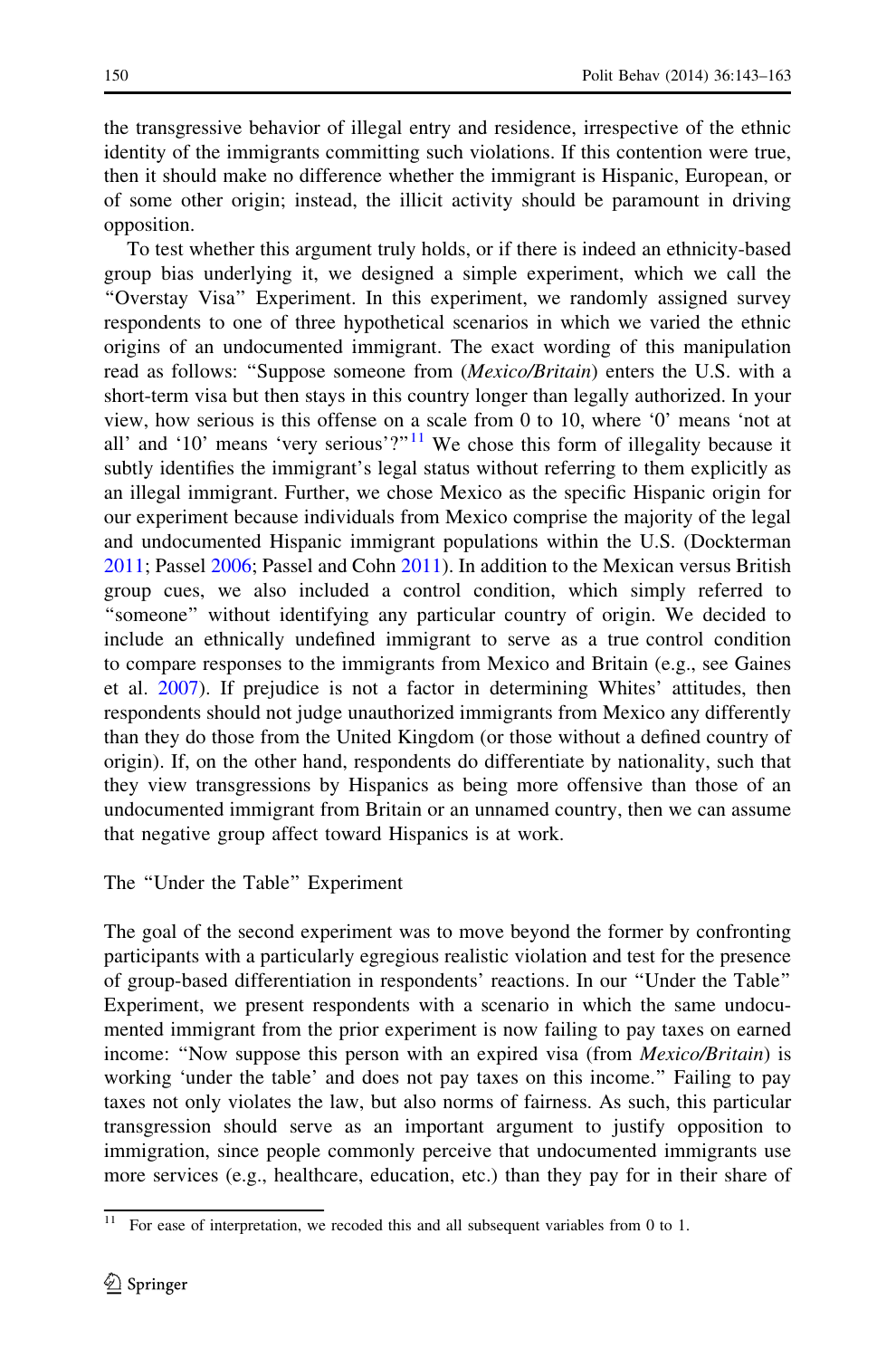taxes. As in the Overstay Visa Experiment, this experiment also included a neutral control condition where respondents are asked to react to an ethnically undefined immigrant committing the transgression of working illegally and not paying taxes. For consistency, assignments to experimental group cue conditions for this experiment were the same as the Overstay Visa Experiment.<sup>12</sup>

# The "Foreign Flag" Experiment

The previous two experiments were designed to test whether white Americans would deem realistic transgressions as more flagrant offenses when committed by Hispanic rather than non-Hispanic immigrants. Following these initial realistic experiments, our survey shifted in focus to symbolic, culturally-oriented transgressive behaviors. In contrast to arousing legal or material concerns, these behaviors center upon the perceived failure of an immigrant to assimilate to American society, which involves threats to important symbols of American identity and culture. Once again, paying attention to symbolic violations is important, given that a good deal of opinion research on immigration has found that cultural concerns often matter more than economic concerns in shaping public opposition to immigration (Citrin et al. [1990;](#page-19-0) Hood and Morris [1997;](#page-19-0) Sides and Citrin [2007;](#page-20-0) Sniderman et al. [2004](#page-20-0)). Thus, pointing to cultural grievances related to immigration may serve as a particularly available and coded way to express antipathy toward some ethnic groups over others.

In the ''Foreign Flag'' Experiment, we focus on the symbolic transgression of displaying a national flag from one's home country rather than the American flag. National flags are potent symbols of cultural identity (e.g., see Schatz and Lavine [2007\)](#page-20-0), and symbolic behaviors involving the use of flags by immigrants have been documented to resonate with American elites and the masses. For example, in defending his argument that Hispanic immigration poses an unprecedented threat to American culture, Huntington ([2004\)](#page-19-0) recounts how Mexican immigrants protesting California's Proposition 187 marched through the streets of Los Angeles waving scores of Mexican flags while holding American flags upside down. Our assumption is that displaying the flag of another country should be interpreted as a significant symbolic violation in that these individuals will be seen as not taking pride in the U.S. For the purposes of this experiment, respondents were presented with the following scenario: ''Suppose someone in your neighborhood chose not to display the American flag but instead displayed the national flag of (Mexico/Canada) in their front yard.'' Respondents were randomly assigned to either a Mexico or Canada group cue condition, $13$  and were then asked to report how offended they

<sup>&</sup>lt;sup>12</sup> For instance, a respondent who was presented with the scenario of a Mexican immigrant overstaying his or her visa was later asked to evaluate the seriousness of this same Hispanic immigrant working without paying income taxes.

<sup>&</sup>lt;sup>13</sup> Unlike the previous realistic experiments, our symbolic experiments involved only two conditions, and respondents were randomly assigned to either condition for each individual symbolic experiment. Our decision to exclude the race-neutral control condition for the symbolic experiments stemmed from our concern that the prior exposure to group cues in the realistic experiments could prime respondents in the neutral condition. Thus, participants in an unidentified symbolic condition, had we included one, could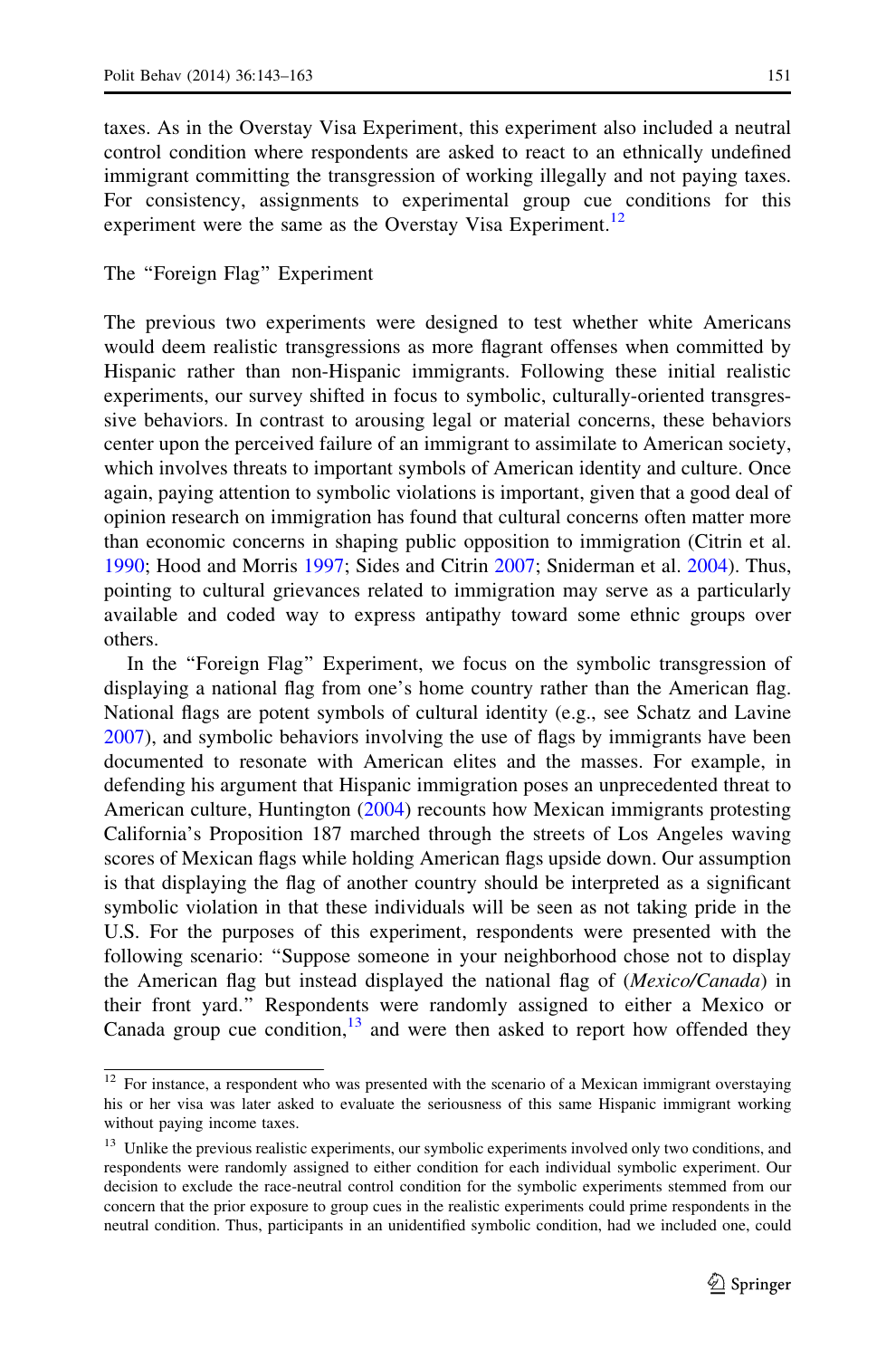would be in response to this behavior on a scale of 0 (''not at all offended'') to 10 (''very offended'').

The "Foreign Team" Experiment

In addition to displaying a foreign flag, rooting for a foreign team in a sporting event may serve as a salient symbolic transgression in the eyes of many American citizens. Once again, Huntington [\(2004](#page-19-0)) provides anecdotal evidence by discussing how Mexican Americans booed the U.S. national anthem and assaulted American players during a U.S.-Mexico soccer match in Los Angles in 1998. According to Huntington, this transgressive behavior indicates a dramatic rejection of American identity (and assertion of Mexican identity), which is an integral feature of the supposed cultural threat posed by Hispanic immigrants to American society. To simulate this cultural violation, we created the ''Foreign Team'' Experiment: ''Suppose that you are watching the Olympic Games. How offended would you be if someone were cheering for Team (Mexico/Canada) to win a gold medal instead Team USA?'' We opted for an Olympic match in part because our survey was conducted only a few weeks after the 2010 Winter Olympic Games at a time when national sports pride should have been relatively salient. Respondents were randomly assigned to either the Mexico or Canada condition for this fourth and final experiment.

# **Results**

The effects of our group-cue experimental manipulations across our realistic and symbolic experiments are depicted in Fig. [1](#page-10-0) as mean differences across conditions in seriousness ratings for each offense. Above the bars, we provide regression coefficients and associated significance levels based upon regressions of the perceived seriousness of each transgressive behavior on the relevant experimental treatment dummy variables (the Hispanic group cue always served as the excluded category). We begin with the results from the Overstay Visa Experiment, which are presented in the leftmost portion of Fig. [1.](#page-10-0) Clearly, respondents viewed residing in the U.S. without legal documentation as a major transgression, as the mean response for all three conditions was well above the scale midpoint. However, consistent with our coded prejudice hypothesis, respondents differentiated by the immigrant's ethnicity, such that they rated the Hispanic immigrant as committing a more serious offense than the other immigrants: The mean seriousness ratings for Mexican immigrants was .76, while for British and unspecified immigrants it was .67 and .68,

Footnote 13 continued

conceivably be primed to think of that ''someone'' as Mexican, British, or truly undefined, which would undermine the integrity of contrasts in responses to respondents assigned to the explicit Mexico or Canada conditions. To eliminate this possibility, our symbolic experiments explicitly specify the ethnic origins of the immigrant in question. In addition, we changed the ethnicity of the non-Hispanic immigrant in our symbolic experiments from British to Canadian to demonstrate that our results hold across different white immigrants.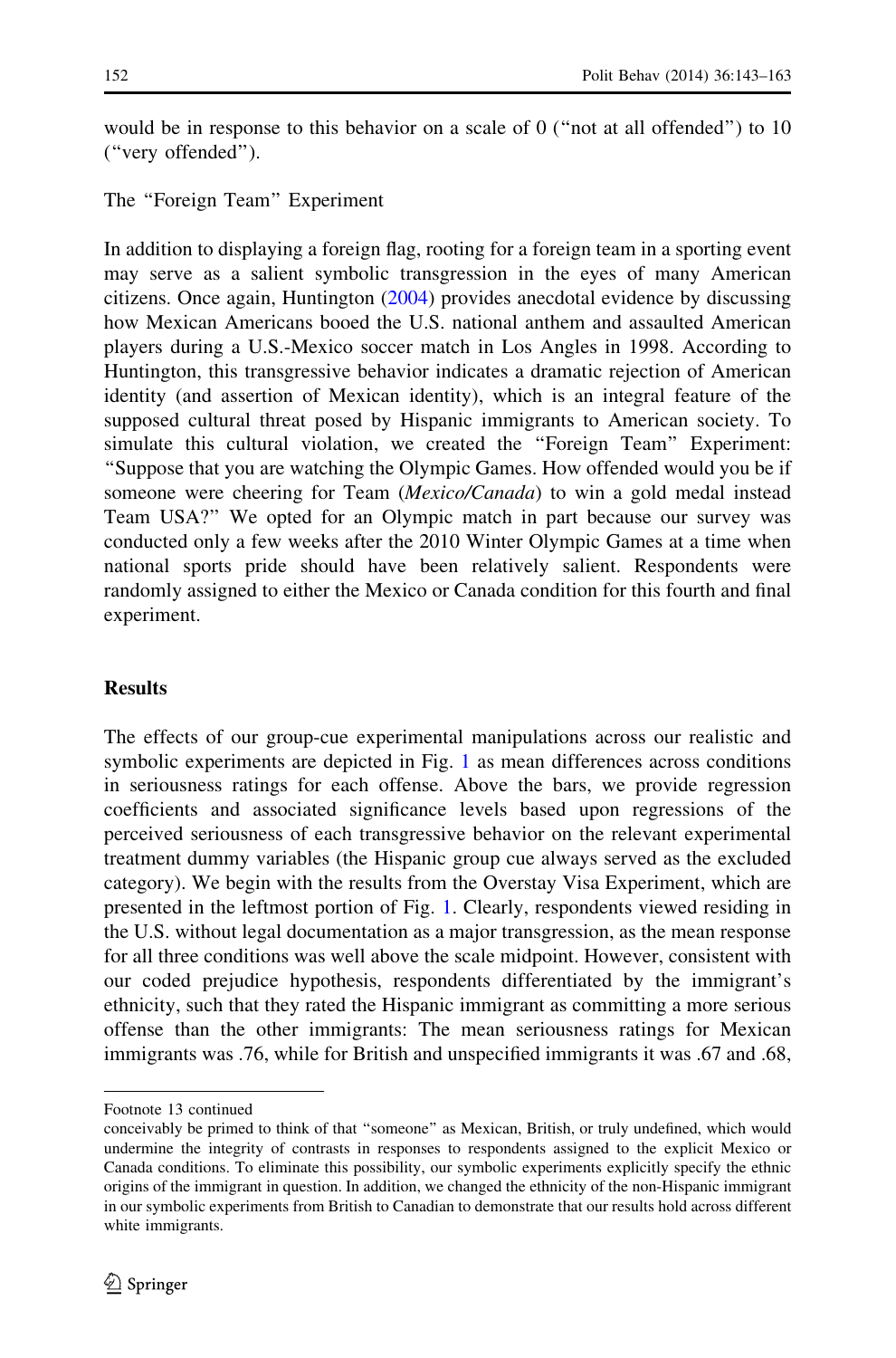<span id="page-10-0"></span>respectively. Regression results confirm that the perceived offense was significantly less in the British ( $B = -0.09$ ,  $SE = 0.04$ ,  $p < 0.05$ ) and the undefined conditions  $(B = -.09, SE = .04, p < .05)$  relative to those who received the Mexican group cue. It is also worth noting that seriousness ratings did not significantly differ when the hypothetical immigrant hailed from Britain rather than from an unspecified country  $(B = -.01, SE = .04, p = .88)$ .

The results from this first experiment demonstrate that white Americans, while holding true to a general opposition to law-violating immigrant behavior, nevertheless do react differently to the transgression of being in the country illegally depending on the ethnicity of the perpetrating immigrant. To build on this initial result and test whether respondents punished Hispanics who work illegally and fail to pay income taxes more than other immigrants committing the same offense, we turn attention to the mean offense ratings by experimental condition for the Under the Table Experiment. Figure 1 reveals that respondents deemed this type of offense as the worst transgression (of the four experiments); yet, despite having such a high level for the perceived offense across the three conditions, we nonetheless observe respondents differentiating among immigrants by group membership. The mean seriousness ratings for each of the experimental conditions are .88 for Hispanic immigrants, .84 for British immigrants, and .80 for unspecified immigrants. Respondents deemed the offense of working illegally and not paying taxes significantly less serious when perpetrated by an undefined immigrants (i.e., "someone") than a Mexican immigrant  $(B = -.08, SE = .03, p < .05)$ . Additionally, we find directional support for our coded prejudice hypothesis as the immigrant



Fig. 1 Perceived seriousness of each violation by experimental condition. Bars represent the mean levels of perceived seriousness of each offense, and entries *above* the *bars* reflect the mean difference between the Mexican group cue treatment and the non-Hispanic or control conditions (i.e., entries are unstandardized regression coefficients). \*p $\lt$  .05, \*\*p $\lt$  .01, \*\*\*p $\lt$  .001 level. Significance levels are based upon two-tailed hypothesis tests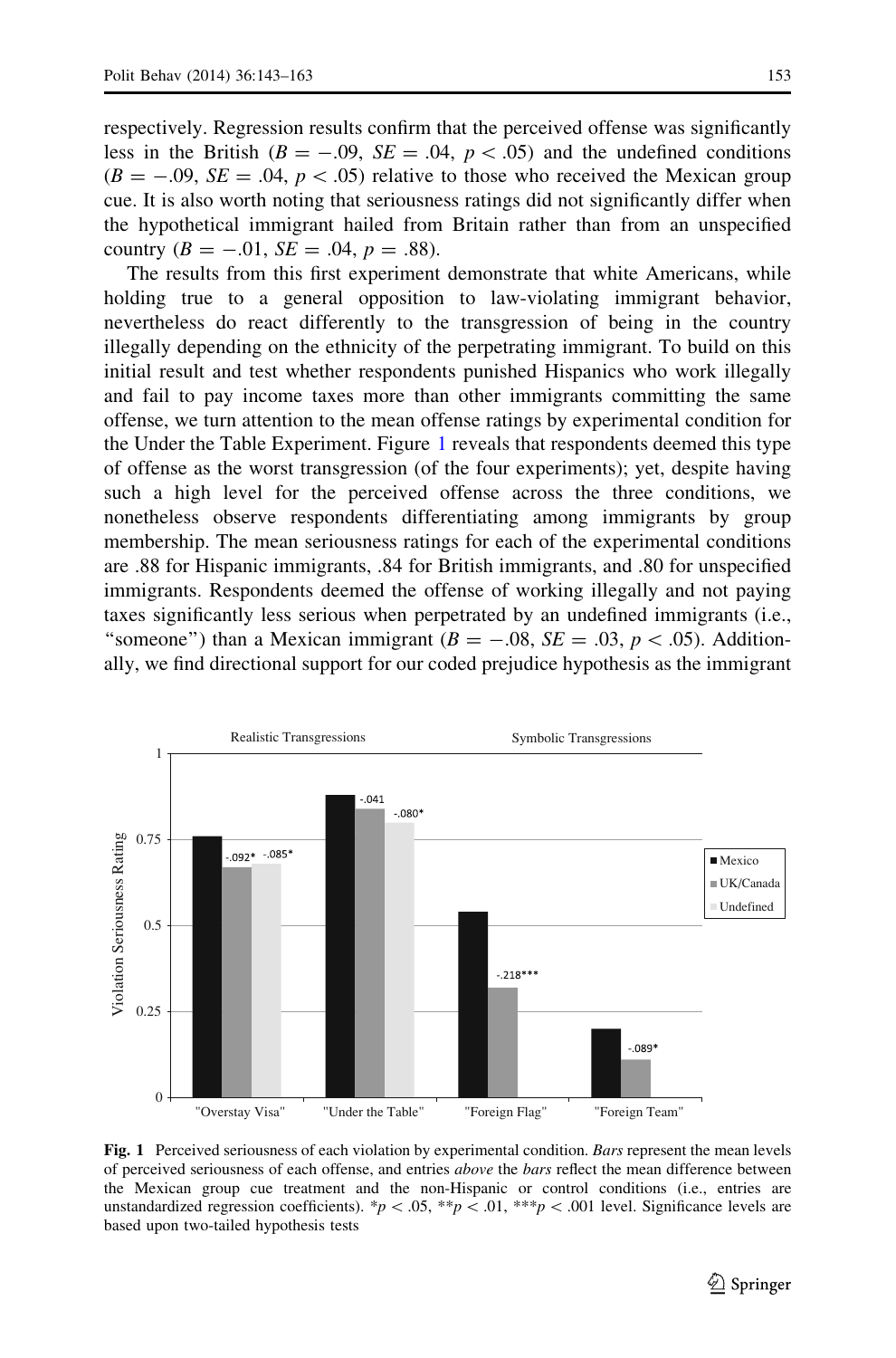working under the table from Britain was rated less harshly than the Mexican immigrant doing the same, however, this effect failed to attain conventional levels of statistical significance  $(B = -.04, SE = .03, p = .20)$ . Once again, white respondents did not make any distinction between British versus generic undocumented immigrants ( $B = .03$ ,  $SE = .03$ ,  $p = .24$ ).

Next, we turn to the results from our symbolic threat experiments. The results from our Foreign Flag Experiment, which are presented in the third portion of Fig. [1](#page-10-0), reveal that respondents viewed this type of transgression as a less serious offense in general than the earlier realistic transgressions; however, participants again indicated that they were significantly more offended when a Hispanic immigrant committed this type of cultural offense: The mean seriousness rating for Hispanic immigrants is .54 compared to only .32 for Canadian immigrants ( $B =$  $-.22$ ,  $SE = .05$ ,  $p < .001$ ), which corresponds to a 68 % increase in seriousness ratings for Hispanics. We find a similar pattern of results for the Foreign Team Experiment, which are presented in the rightmost portion of Fig. [1](#page-10-0). As hypothesized, respondents were significantly more offended when someone cheers for the Mexican national team compared to the Canadian team: The mean response to this type of symbolic transgression is .20 for Hispanic immigrants but only .11 for Canadian immigrants ( $B = -.09$ ,  $SE = .04$ ,  $p < .05$ ). This finding is in line with the results from the prior symbolic offense experiment, as well as those from the two preceding realistic experiments, in demonstrating that white Americans are significantly more affronted by transgressive behavior when committed by a Hispanic rather than stereotypically white immigrant.

What is important to reiterate is that if Whites were concerned about transgressive or threatening immigrant behavior in a manner devoid of ethnic prejudice, then we should not have found significant differences in perceived offensiveness across experimental conditions. Our results show otherwise. We find significant and persistent differences in offense perceptions revealing a consistent bias against Hispanic immigrants.

# Alternative Hypotheses

The experimental paradigm we drew upon in designing our survey experiments suggests the differences in offense perceptions observed across experimental conditions, because the behavior of the immigrants in each experiment is held constant, are solely attributable to a change in the ethnicity of the immigrant committing the transgression. Although we believe that the results from our experiments demonstrate prejudice against Hispanics by clearly depicting differential reactions toward individuals due to their group membership, we acknowledge that there may be alternative explanations for the observed results that deserve some discussion. For instance, it is possible that our survey respondents reacted more negatively to the Mexican immigrant than to other immigrants because of actual or perceived differences in their populations, rates of illegal entry, skill levels, or any other characteristics associated with one immigrant group relative to the others. In other words, what we have labeled as anti-Hispanic prejudice could simply reflect genuine concerns about Hispanics' higher rates of illegal entry into the U.S. and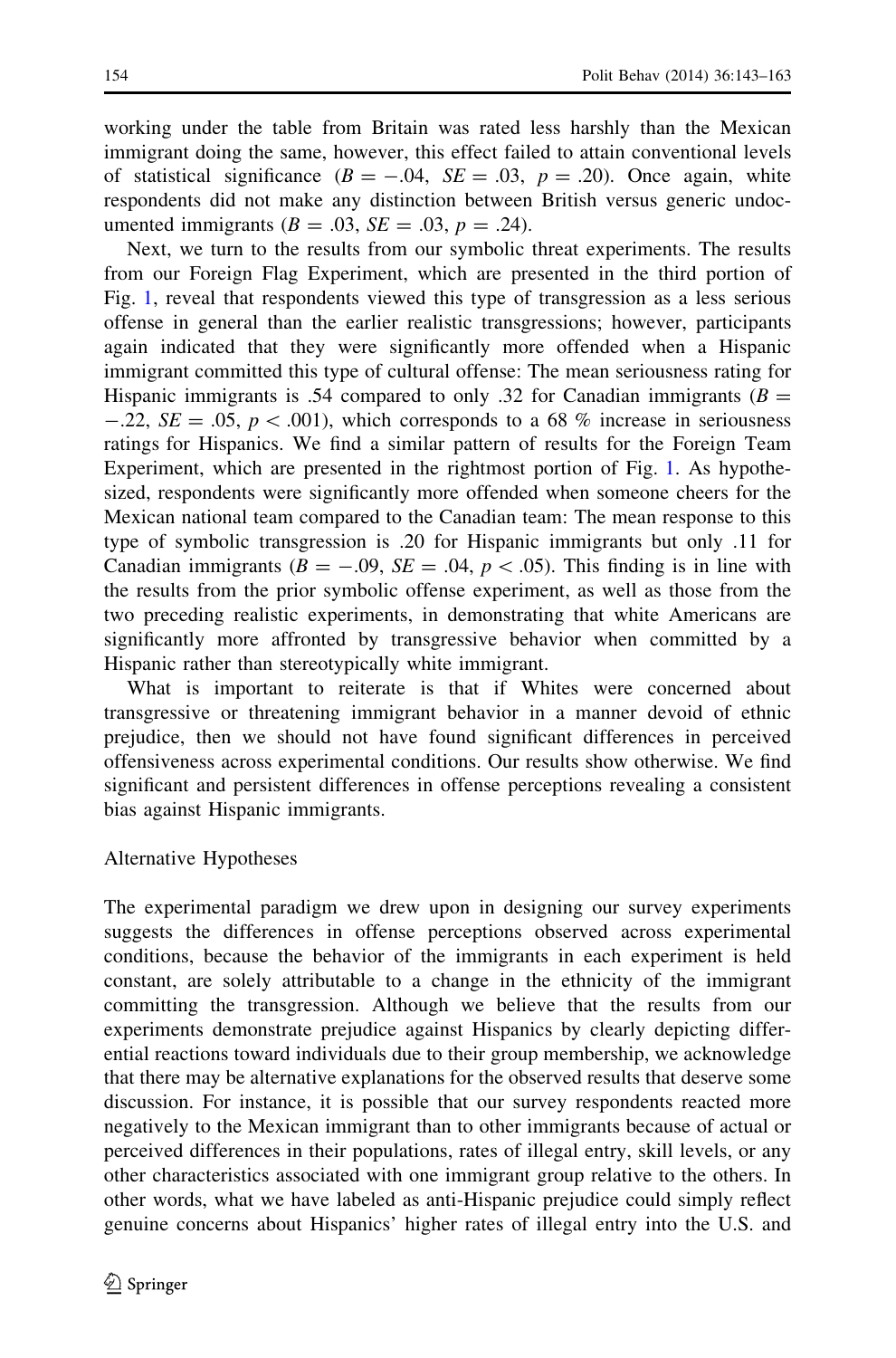subsequently larger undocumented population, as well as their lower socioeconomic status relative to British or Canadian immigrants. Thus, one alternative hypothesis is that respondents could have been more concerned about the prevalence of the transgressive behaviors rather than the specific ethnic identity of the offending immigrant. A skeptic could argue that participants may have been willing to overlook what they perceived to be an isolated incident, but they would have had more difficulty ignoring widespread disregard for the law.

A second and related alternative hypothesis is that some respondents in our realistic experiments may have felt economically threatened by a large influx of low-skilled workers with whom they might be in direct competition (Scheve and Slaughter [2001\)](#page-20-0). This economic threat hypothesis has some face validity given the negativity of recent media coverage, in which Hispanic immigrants have been described as posing threats to labor market competition, increasing the consumption of public services, and heightening the tax burden on Americans (Brader et al. [2008](#page-19-0); Chavez [2001;](#page-19-0) Valentino et al. [2013](#page-20-0)). Indeed, this economic competition explanation is consistent with supporters of Alabama's HB 56, who have claimed that they are simply interested in ''protecting American jobs.''

To address these two alternative hypotheses, we first remind readers that both of our realistic experiments included an ethnically undefined immigrant to serve as a true control condition. Note that this ethnically undefined cue simply referred to ''someone'' committing a set of transgressive behaviors, rather than the more loaded term ''immigrant,'' which is likely to be associated with Hispanics (Valentino et al. [2013\)](#page-20-0). Moreover, the generic individual in our hypothetical scenarios should not have conveyed any systematic information about the offending immigrant's group size, rate of illegal entry, skill level, or any other potentially important attributes. Recall that we discovered that our control condition operated exactly as we had expected: Respondents reacted more negatively to the Hispanic immigrant compared to the non-Hispanic immigrant, whether the immigrant was specifically identified as British or simply as ''someone.''

To further dispel these alternative hypotheses, we conducted additional analyses in which we tested whether respondents' perceptions about the size of the illegal immigrant population that is of Hispanic origin, as well as respondents' education and income levels, moderated the effects of our group cue manipulations. If concerns about the size of the undocumented Hispanic immigrant population or economic threat were driving our results in the realistic, and to a lesser extent, symbolic experiments, then we would expect individuals who deem illegal immigration as a particularly prevalent issue or are most vulnerable to the economic threat of labor market competition with low-skilled workers to react most negatively to the transgressive behaviors of the Mexican immigrant. The results of our moderated regressions, in which we interacted a treatment dummy variable<sup>14</sup> with the perceived proportion of the Hispanic population that is undocumented,

<sup>&</sup>lt;sup>14</sup> As there were no significant differences in main effects between the non-Hispanic treatment conditions in our realistic experiments (i.e., British and undefined cues), we opted to combine them into a single category. Thus, we used a dichotomous group cue variable for our analyses  $(1 = \text{Mexico})$ ;  $0 =$  non-Hispanic). The coding for the symbolic experiments was similar (1 = Mexico; 0 = Canadian).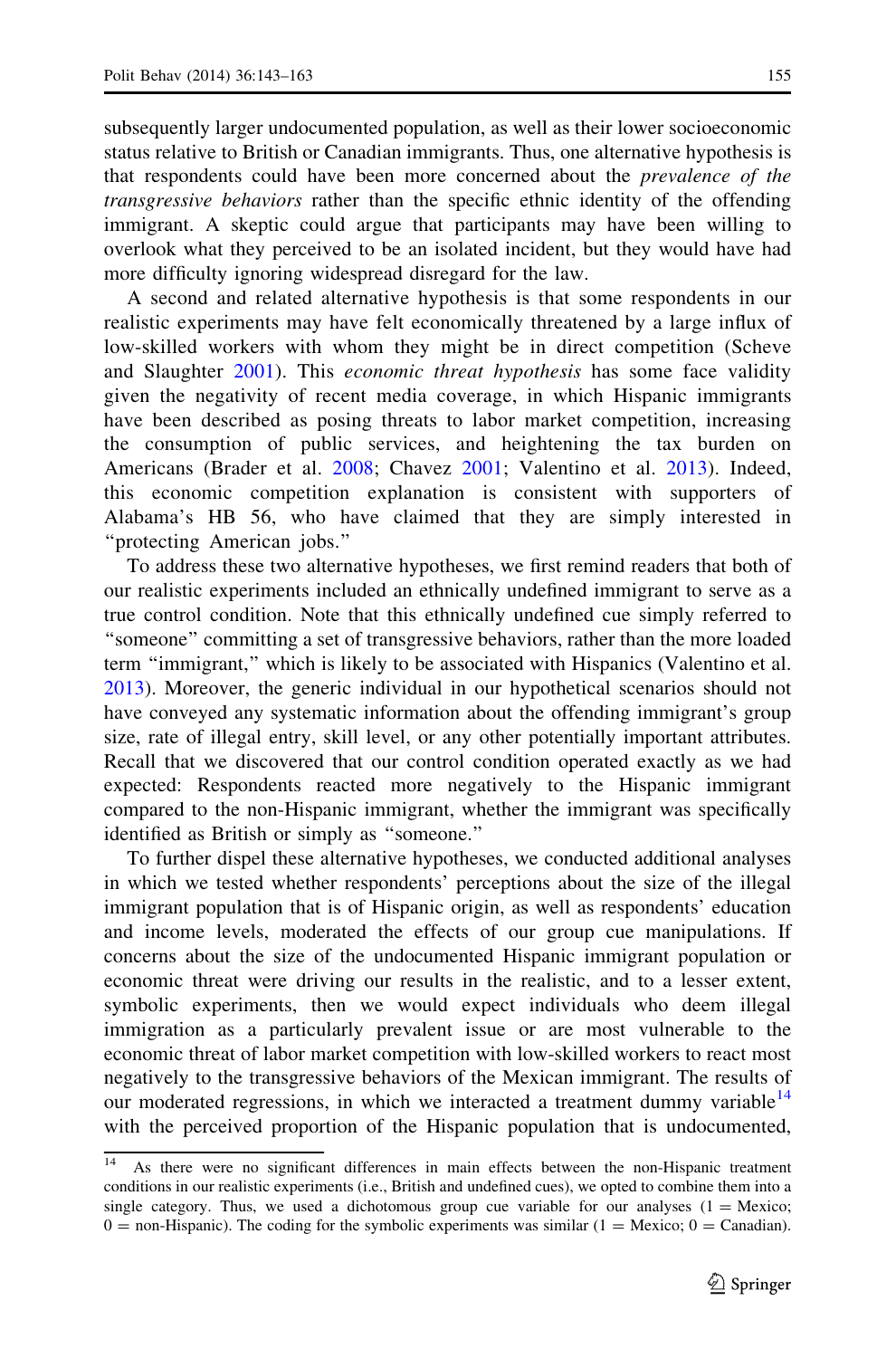|                                             | Realistic transgressions |       |                     |       | Symbolic transgressions |       |                           |       |  |  |
|---------------------------------------------|--------------------------|-------|---------------------|-------|-------------------------|-------|---------------------------|-------|--|--|
|                                             | Overstay visa            |       | Work under<br>table |       | Display foreign<br>flag |       | Cheer for<br>foreign team |       |  |  |
| Treatment                                   |                          |       |                     |       |                         |       |                           |       |  |  |
| Hispanic group cue                          | .06                      |       | $(.11) - .00$       |       | $(.09) - .02$           | (.16) | $-.06$                    | (.12) |  |  |
| Moderators                                  |                          |       |                     |       |                         |       |                           |       |  |  |
| % Hispanic illegal                          | $.25**$                  | (.08) | .10                 | (.06) | $.37**$                 | (.12) | $.21*$                    | (.09) |  |  |
| Education                                   | $-.13\dagger$            | (.07) | $-.17**$            | (.06) | $-.41***$               | (.11) | $-.29***$                 | (.08) |  |  |
| Income                                      | $-.06$                   | (.09) | $-.09$              | (.08) | .05                     | (.13) | $-.09$                    | (.10) |  |  |
| Interactions                                |                          |       |                     |       |                         |       |                           |       |  |  |
| Hispanic cue $\times$ % Hispanic<br>illegal | .09                      | (.13) | .08                 | (.10) | $-.02$                  | (.19) | $-.04$                    | (.15) |  |  |
| Hispanic cue $\times$ education             | .04                      | (.13) | .00.                | (.10) | .09                     | (.18) | .20                       | (.14) |  |  |
| Hispanic cue $\times$ income                | $-.06$                   | (.14) | .07                 | (.11) | .01                     | (.21) | $-.08$                    | (.16) |  |  |
| Constant                                    | $.67***$                 | (.06) | $.92***$            | (.05) | .49***                  |       | $.29***$                  | (.07) |  |  |
| N                                           | 237                      |       | 239                 |       | 239                     |       | 240                       |       |  |  |
| $R^2$                                       | .13                      |       | .13                 |       | .13                     |       | .11                       |       |  |  |

Table 2 Testing alternative explanations: moderated regression models of group cues on seriousness ratings

Entries are unstandardized regression coefficients from ordinary least squares regression. Significance levels are based upon two-tailed hypothesis tests

 $\dagger p < .10; * p < .05; ** p < .01; ** p < .001$  level

education, and income,  $^{15}$  are presented in Table 2. Across our four experiments, we find no evidence that any of these alternative factors moderate the effect of being told a Mexican immigrant is perpetrating each transgression on reported seriousness ratings. In other words, our main treatment effects are not conditional upon individual differences in beliefs about the pervasiveness of Hispanic illegal immigration, education (and likely skill levels), or income. These null findings are consistent with recent research by Valentino et al. ([2013\)](#page-20-0), who find no evidence that economic vulnerability affects negative beliefs about immigration, as well as others who show that economic self-interest factors little into opinion on immigration (Citrin et al. [1997;](#page-19-0) Hainmueller and Hiscox [2010\)](#page-19-0).<sup>16</sup>

Perceptions about the illegal immigrant population of Hispanic origin came from responses to the following question: ''If you had to guess, what percentage of the Hispanic immigrant population is living in the U.S. without legal documentation?" Responses ranged from "0" to "100 %," with a mean of 42.3 % and a standard deviation of 24.6 %. Education is a 6-point scale, where a graduate degree serves as the highest category. Household income is a 8-point scale based upon \$20,000 increments, and missing values were imputed in Stata based upon gender, education, age (and its squared term), and employment status. For ease of interpretation, all variables were recoded from 0 to 1.

<sup>&</sup>lt;sup>16</sup> Kinder and Kam ([2010](#page-19-0)) demonstrate that ethnocentrism, or "a predisposition to divide the human world into in-groups and out-groups'' (p. 8), strongly predicts anti-immigrant sentiment. They argue that individuals are predisposed to favor their ingroup at the expense of outgroups, and that antipathy toward outgroups should increase as a function of the cultural, linguistic, and ethnic distance of an outgroup to one's ingroup. According to this approach, the operative mechanism underlying our experimental findings could be general aversion to outgroups and ''prejudice broadly defined'' (Kinder and Kam [2010](#page-19-0), p.52),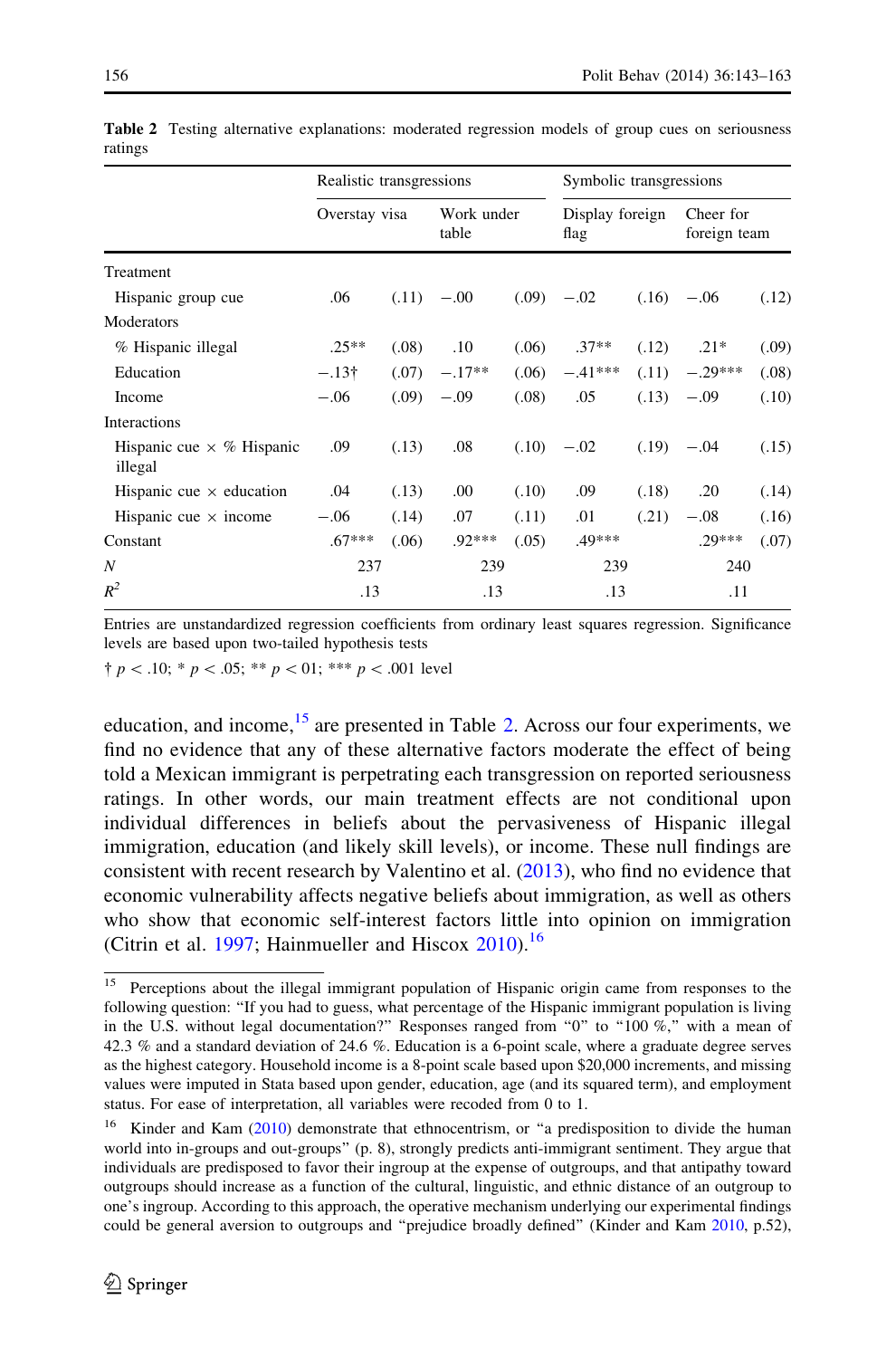#### Indirect Effects of Group Cue Treatments on Policy Preferences

In addition to identifying a systematic bias against Hispanics in public reactions to transgressive immigrant behavior, we are also interested in the larger political ramifications of how this ''hidden'' bias toward Hispanics influences support for restrictive immigration policies. To this end, we estimate a series of path models to test the indirect effect of the Mexico treatment on two key immigration policy items through its impact on perceived violation seriousness. The first immigration policy, labeled *Deport Illegals*, concerns attitudes toward undocumented immigrants already residing within the U.S.: ''What do you think should happen to undocumented immigrants who have lived and worked in the United States for at least two years: Should they be given a chance to keep their jobs and eventually apply for legal status, or should they be deported back to their native country?'' Responses to this question have been coded so that a value of 1 means ''deported,'' while 0 means "apply for legal status." The other policy item, labeled Border Fence, concerns preventing undocumented immigration from crossing the border: ''Do you support or oppose building a fence along the U.S.-Mexico border to prevent people from illegally entering the country?'' Responses to this 4-point item ranged from "strongly support" to "strongly oppose," where higher scores indicate a preference for restricting the border. For our mediational analyses, we used a dichotomous group cue treatment variable, which is coded "1" for those receiving the Hispanic group cue and "0" for those receiving the non-Hispanic group cue.<sup>17</sup>

We present the results of our mediational analyses<sup>18</sup> in Fig. [2](#page-15-0) (for full results see Table [3](#page-16-0)), where the upper panel displays the path models for the deportation dependent variable, and the lower panel shows the path models affecting preferences for a U.S.-Mexico border fence. The leftmost portion of each panel redisplays the significant direct effects of the group cue treatments on the violation seriousness ratings, which now serve as mediators in the path analyses. Next, the rightmost portion of each panel demonstrates that each perceived offense mediator significantly and substantially increases support for restrictive immigration policies. Last, the indirect effects, or "causal mediation effects" (Imai et al. [2011;](#page-19-0) see also

Footnote 16 continued

rather than group-specific prejudice toward Hispanics divorced from an encapsulating ethnocentrism. While this alternative and more general framework could account for findings such as ours, this hypothesis is directly challenged by evidence that specific attitudes toward Hispanics, not ethnocentrism, influence immigration policy preferences (Valentino et al. [2013\)](#page-20-0). In light of these countervailing findings, we should note that the primary goal of this article is to test for the existence of bias toward Hispanics by determining whether individuals evaluate the transgressive behaviors of Hispanic immigrants more negatively than those of non-Hispanic immigrants. Adjudicating whether the demonstrated bias in our experiments stems from prejudice toward Hispanics embedded within general ethnocentrism is beyond the scope of this article.

<sup>&</sup>lt;sup>17</sup> Once again, we opted to collapse the British and undefined treatments from our realistic experiments because we found no significant differences in main effects between these conditions.

<sup>&</sup>lt;sup>18</sup> To estimate the mediated effects of our group cue treatments on policy preferences, we used the mediation package in R (Tingley et al. n.d.) to regress (1) a continuous measure of perceived offensiveness of a given violation on a dichotomous group cue treatment variable using OLS, and (2) a categorical immigration policy item on the perceived offensiveness of a given violation, as well as a dichotomous treatment variable, using probit or ordered probit link functions.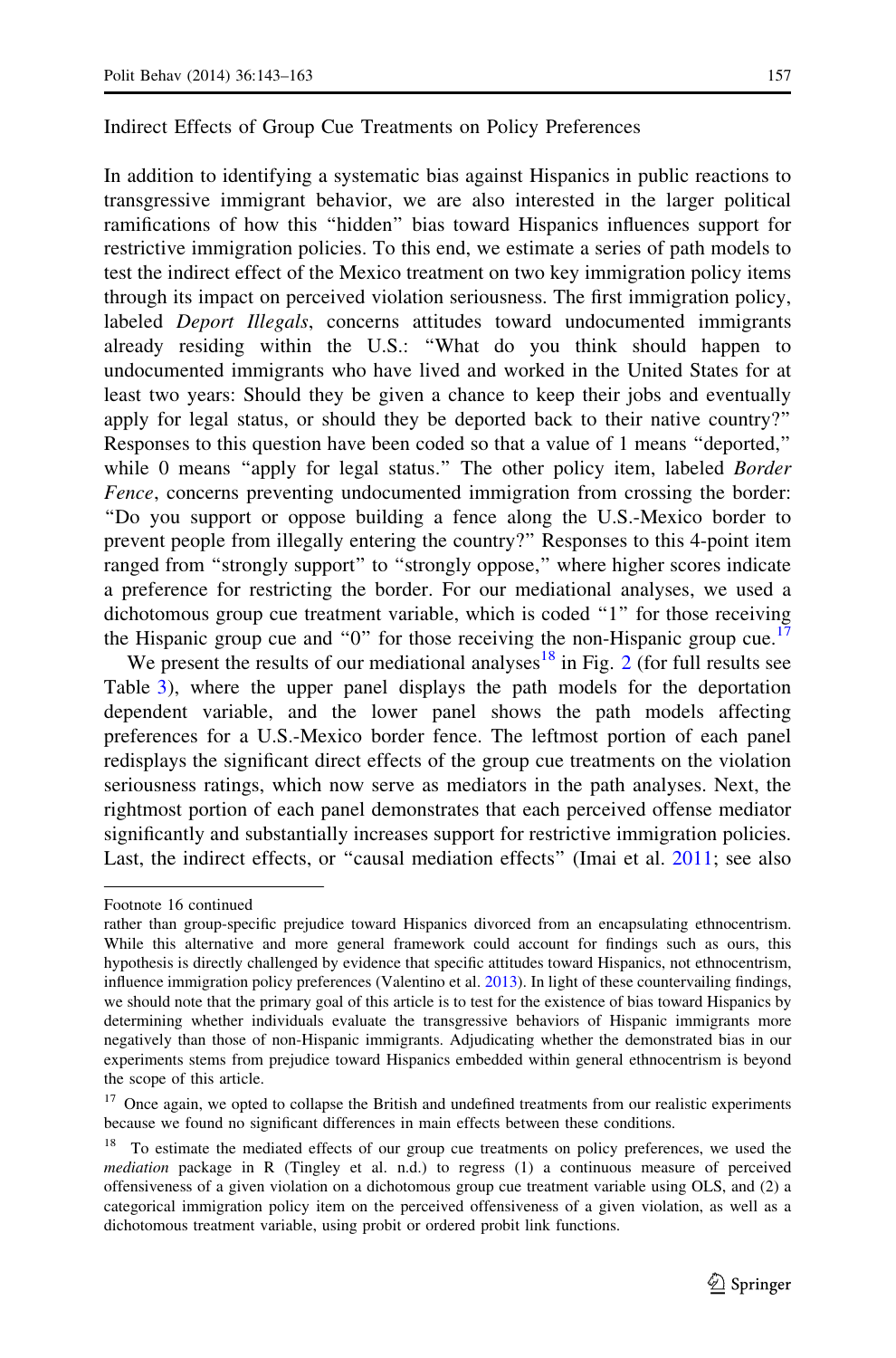<span id="page-15-0"></span>

Fig. 2 Indirect effects of group cue treatments on restrictive immigration policy preferences. *NotesN*  $\sim$  275. Entries are the direct and indirect effects from eight path models estimated using Imai et al.'s [\(2011](#page-19-0)) mediation package in R. The direct effects for (1) the binary treatments on the continuous mediators are OLS coefficients, and (2) the mediators on the categorical outcome variables are probit or ordered probit coefficients. The indirect effects (listed above the mediators) are the change in the probability of supporting a restrictive immigration policy corresponding to a change in the value of the perceived offence mediator produced by moving from the control to treatment conditions.  $\dagger p < .10$ ,  $*p \lt .05, **p \lt .01, ***p \lt .001$  level. Significance levels are based upon two-tailed hypothesis tests

Múthen  $2011$ ), are italicized and displayed above or below each violation mediator. The indirect effects can be interpreted as the change in the probability of supporting a restrictive immigration policy corresponding to a change in the value of the perceived offence mediator produced by moving from the control to treatment conditions. The results reveal that the causal mediation effects are significant in seven of the eight path models (i.e.,  $p \lt 0.10$ ), and on average, the indirect effects amount to a .07 increase in the probability of support for restrictive immigration policies across our path models.

These significant causal indirect effects reveal that receiving the Hispanic group cue increased support for restrictive immigration policies by significantly heightening the perceived seriousness of each realistic and symbolic transgressive behavior. That is, respondents in the Hispanic group cue condition deemed overstaying one's visa, working under the table, displaying a foreign flag, and cheering for a foreign team as a more egregious violation than those in the non-Hispanic conditions, and these heightened violation perceptions in turn directly increased support for two distinct restrictive immigration policies. In essence, the results from these mediational analyses demonstrate that the disclosed ethnicity-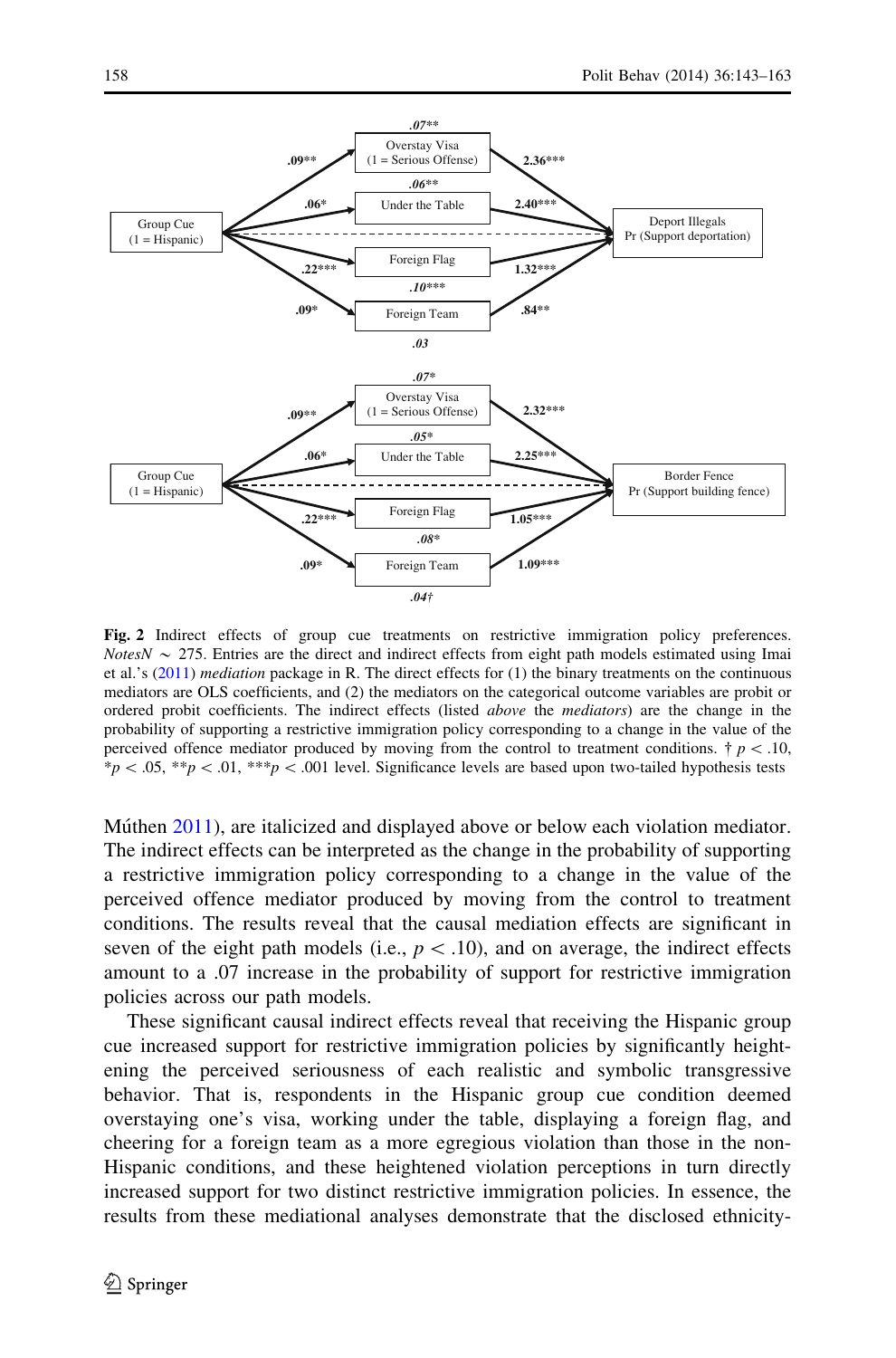<span id="page-16-0"></span>

|  |  |  |  |  | <b>Table 3</b> Mediated effects of experimental treatments on policy attitudes |  |  |
|--|--|--|--|--|--------------------------------------------------------------------------------|--|--|
|--|--|--|--|--|--------------------------------------------------------------------------------|--|--|

|                                         | Effect on mediator<br>Violation seriousness |       | Effect on policy attitudes |              |              |       |  |
|-----------------------------------------|---------------------------------------------|-------|----------------------------|--------------|--------------|-------|--|
|                                         |                                             |       | Deport illegals            |              | Border fence |       |  |
| I. Overstay Visa Experiment             |                                             |       |                            |              |              |       |  |
| Group cue treatment                     | $.09**$                                     | (.03) | .03                        | (.18)        | $-.18$       | (.14) |  |
| Violation seriousness                   |                                             |       | 2.36***                    | (.35)        | $2.32***$    | (.28) |  |
| Mediated effects of group cue treatment |                                             |       |                            |              |              |       |  |
| Total effect                            |                                             |       | .09                        |              | .02          |       |  |
| Indirect effect                         |                                             |       | $.07**$                    |              | $.07*$       |       |  |
| Prop. total effect mediated             |                                             |       | .87                        |              | 4.68         |       |  |
| II. Under the Table Experiment          |                                             |       |                            |              |              |       |  |
| Group cue treatment                     | $.06*$                                      | (.03) | .07                        | (.17)        | $-.12$       | (.14) |  |
| Violation seriousness                   |                                             |       | $2.40***$                  | (.44)        | $2.25***$    | (.33) |  |
| Mediated effects of group cue treatment |                                             |       |                            |              |              |       |  |
| Total effect                            |                                             |       | .09                        | .01          |              |       |  |
| Indirect effect                         |                                             |       | $.06**$                    | $.05*$       |              |       |  |
| Prop. total effect mediated             |                                             |       | .69                        | .82          |              |       |  |
| III. Foreign Flag Experiment            |                                             |       |                            |              |              |       |  |
| Group cue treatment                     | $22***$                                     | (.05) | $-.22$                     | (.17)        | .05          | (.14) |  |
| Violation seriousness                   |                                             |       | $1.32***$                  | (.22)        | $1.05***$    | (.18) |  |
| Mediated effects of group cue treatment |                                             |       |                            |              |              |       |  |
| Total effect                            |                                             |       | .02                        | .10          |              |       |  |
| Indirect effect                         |                                             |       | $.10***$                   | $.08*$       |              |       |  |
| Prop. total effect mediated             |                                             |       | 4.21                       | .78          |              |       |  |
| IV. Foreign Team Experiment             |                                             |       |                            |              |              |       |  |
| Group cue treatment                     | $.09*$                                      | (.04) | .01                        | (.16)        | $-.00$       | (.13) |  |
| Violation seriousness                   |                                             |       | $.84**$                    | (.28)        | 1.09***      | (.24) |  |
| Mediated effects of group cue treatment |                                             |       |                            |              |              |       |  |
| Total effect                            |                                             |       | .03                        | .04          |              |       |  |
| Indirect effect                         |                                             |       | .03                        | $.04\dagger$ |              |       |  |
| Prop. total effect mediated             |                                             |       | .93                        | 1.00         |              |       |  |

 $N \sim 275$ . Entries are the direct and indirect effects from 8 path models estimated using Imai et al.'s ([2011\)](#page-19-0) mediation package in R. The direct effects for (1) the binary treatments on the continuous mediators are OLS coefficients, and (2) the mediators on the categorical outcome variables are probit or ordered probit coefficients. The indirect effects are the change in the probability of supporting a restrictive immigration policy corresponding to a change in the value of the perceived offence mediator produced by moving from the control to treatment conditions. Significance levels are based upon twotailed hypothesis tests

 $\uparrow p < .10; * p < .05; ** p < 01; ** p < .001$  level

based group bias in public reactions to transgressive immigrant behaviors has meaningful policy effects. Specifically, the decoded amount of antipathy toward immigrants of Hispanic origin compared to other immigrants significantly feeds into support for restrictive immigration policies. If support for restrictive immigration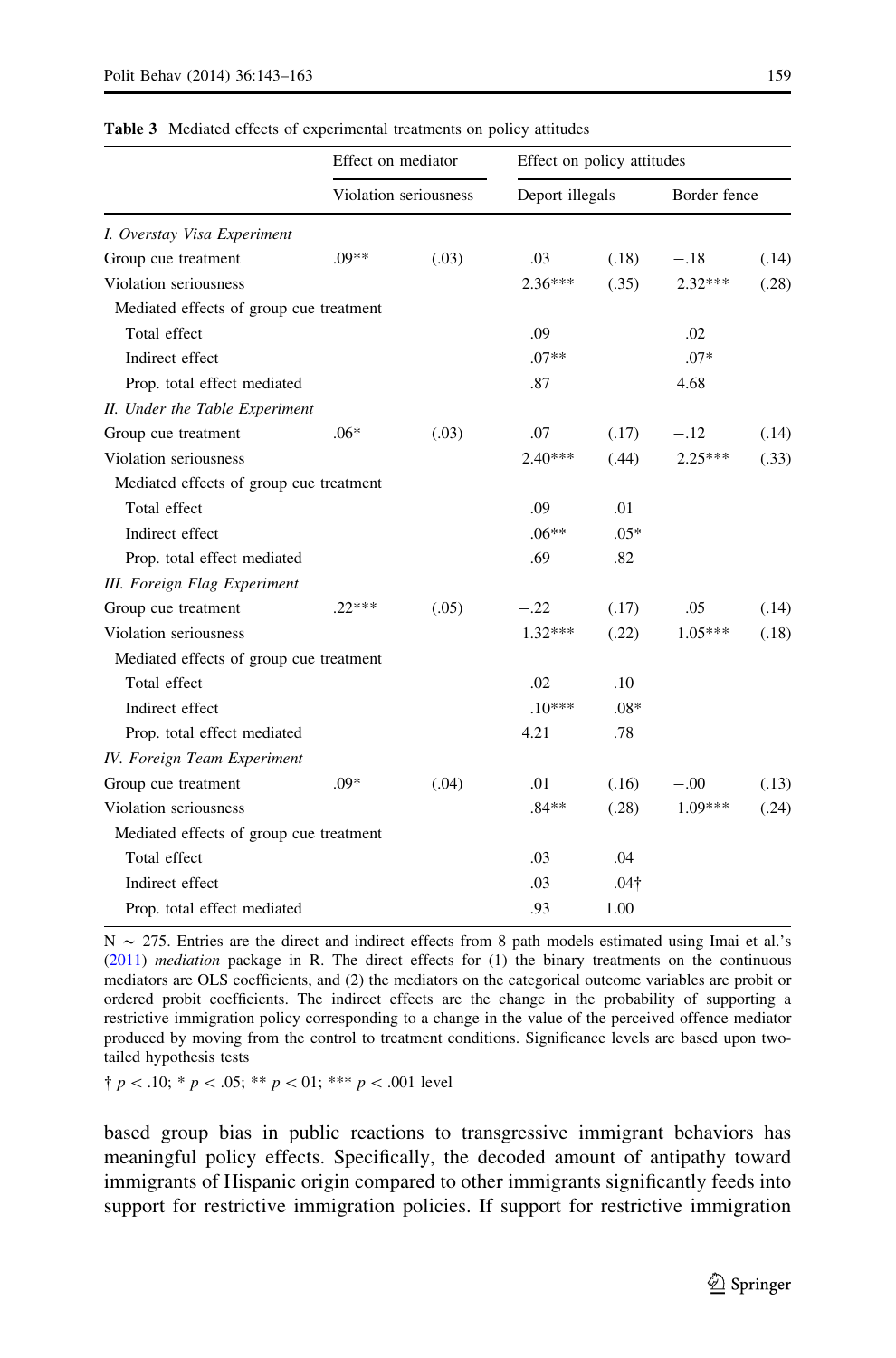policies were truly based upon concern over law-violating behaviors, and if this concern lacked any concealed ethnic prejudice, then the only significant path observed in our figure would be the one linking perceived seriousness of offense to policy preferences. Our data reveal that this is simply not the case.

## General Discussion

As we delve further into the 21st century, ethnic change and increasing diversity will undoubtedly serve as potent forces shaping the social and political scene in the U.S. Yearly influxes of immigrants from Latin America, along with high birth rates among Hispanic households, will continue to place Hispanics at the center of political debates and conflict over issues of immigration, multiculturalism, and other policy areas associated with racial and ethnic minorities, such as affirmative action and social welfare. To date, debates about immigration policy have assumed an important position alongside other social and cultural issues in defining the major division between the political left and right in the American mass public. The critical question lurking underneath these debates about immigration in contemporary American politics is the role of prejudice as a contributing factor to this political polarization.

In turning to public political discourse for an answer, one is left with a stalemate. Opponents of immigration defend themselves against accusations of racism with non-racial rationalizations for their preferred policies. These rationalizations center upon concerns over law enforcement, economic opportunity and well-being, and the protection of cherished cultural norms and institutions. Pro-immigration groups and citizens on the left of the issue retort that these justifications merely serve as a veil for ethnically-motivated attacks on Hispanic populations throughout the country. Scholarly research on public opinion toward immigration generally supports the latter's claims, as prejudice and negative stereotypes toward Hispanics bolsters support for restrictive immigration policies. That being said, intergroup threat research also finds that concern over the economic and cultural impacts of immigration serve as powerful sources of support for restrictive policies, even when controlling for prejudice toward Hispanics (e.g., Citrin et al. [1997](#page-19-0)). Yet, one limitation of much of this research is that it is largely correlational in nature. Ultimately, popular and academic treatments of the sources of public support for anti-immigrant policies leaves an uneasy degree of uncertainty concerning the role of prejudice in shaping opposition to immigration.

In this article, we conducted a series of survey-embedded experiments to tease out the distinct role of prejudice in shaping public opinion on immigration. Across four separate experiments, our analyses demonstrate that while the American public does care about immigrants' transgressive behaviors, they also significantly distinguish between the immigrants who are engaging in these behaviors. Consistent across our studies, we find that white Americans take significantly greater offense to transgressions like being in the country without legal documentation, working illegally and not paying taxes, and rejecting symbols of American culture and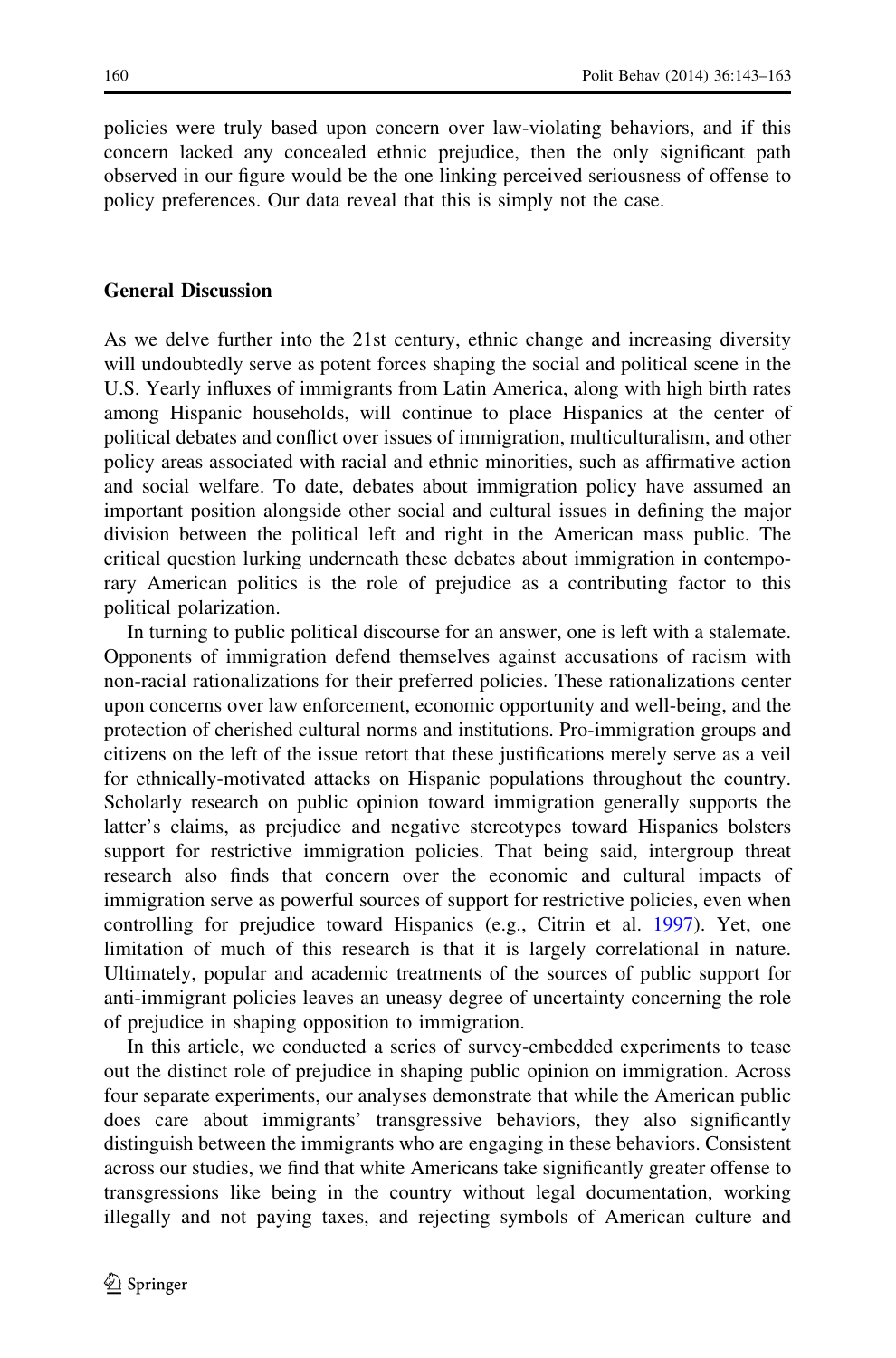identity, when the perpetrating immigrant is Hispanic rather non-Hispanic. One major implication of the findings from our studies is that it provides an evidentiary basis for viewing the claim of race-neutrality and non-prejudice among opponents of immigration as suspect. Indeed, our studies uncover an important ''hidden'' ethnicity-based group bias in public reactions to immigrants. Beyond this, however, the most novel feature of our findings is the demonstrated effects of this hidden bias on policy attitudes, where the portion of reported offense in response to transgressive immigrant behaviors explained by manipulated variation in the perpetrating immigrant's ethnic identity significantly influenced immigration policy preferences.

In sum, from the opinion research on immigration we know that there is a significant degree of anti-immigrant sentiment among the public, and that this corresponds to support for a variety of controversial restrictive immigration policies at the federal and state level. What the findings from our survey experiments suggest is that a unique portion of this sentiment is grounded in group-based prejudice. Interestingly, however, this prejudice is hidden under the surface because it is coded into the race-neutral language of concern over the threatening behavior of immigrants. Our findings suggest that the importance of threat in predicting attitudes may in part be due to its current employment as a ''coded'' vehicle through which prejudice toward Hispanics is expressed and translated into political opposition to immigration.

One issue left open for future research is whether the ''coding'' of prejudice toward Hispanics is a conscious versus unconscious process. For example, do citizens, who are simultaneously aware of their own prejudice and social norms discouraging its expression, consciously alter their language of opposition to immigration? Or, do the biases we observed operate by a process of unconscious mobilization of unacknowledged racial antipathies? Additionally, to what extent are coding processes—be they conscious or unconscious—achieved by citizens alone or with the aid of elite frames that implicitly harness prejudice as their underlying source of popular resonance? We believe that addressing these types of questions and issues would indeed be a fruitful direction for future research.

The larger significance of decoding mass antipathy toward Hispanics pertains to determining pathways toward the achievement of meaningful and over-due immigration reforms, as well as the promotion of social and civil harmony among Whites and growing immigrant minorities in the U.S. If concerns over illegality, economic competition, and cultural assimilation are the culprits standing in the way of these goals, then the solutions, beyond the provision of available factual information to quell these concerns, would be law enforcement, employment eligibility verification systems in conjunction with policies to create more and new jobs for Americans, and policies aimed at facilitating the assimilation of immigrants. If, on the other hand, the culprit is a simple, yet masked, ethnic prejudice toward salient immigrant groups, then the solutions would shift toward official efforts aimed at reducing and undermining mass prejudice through programs promoting positive intergroup contact between white Americans and residentially proximate Hispanic populations.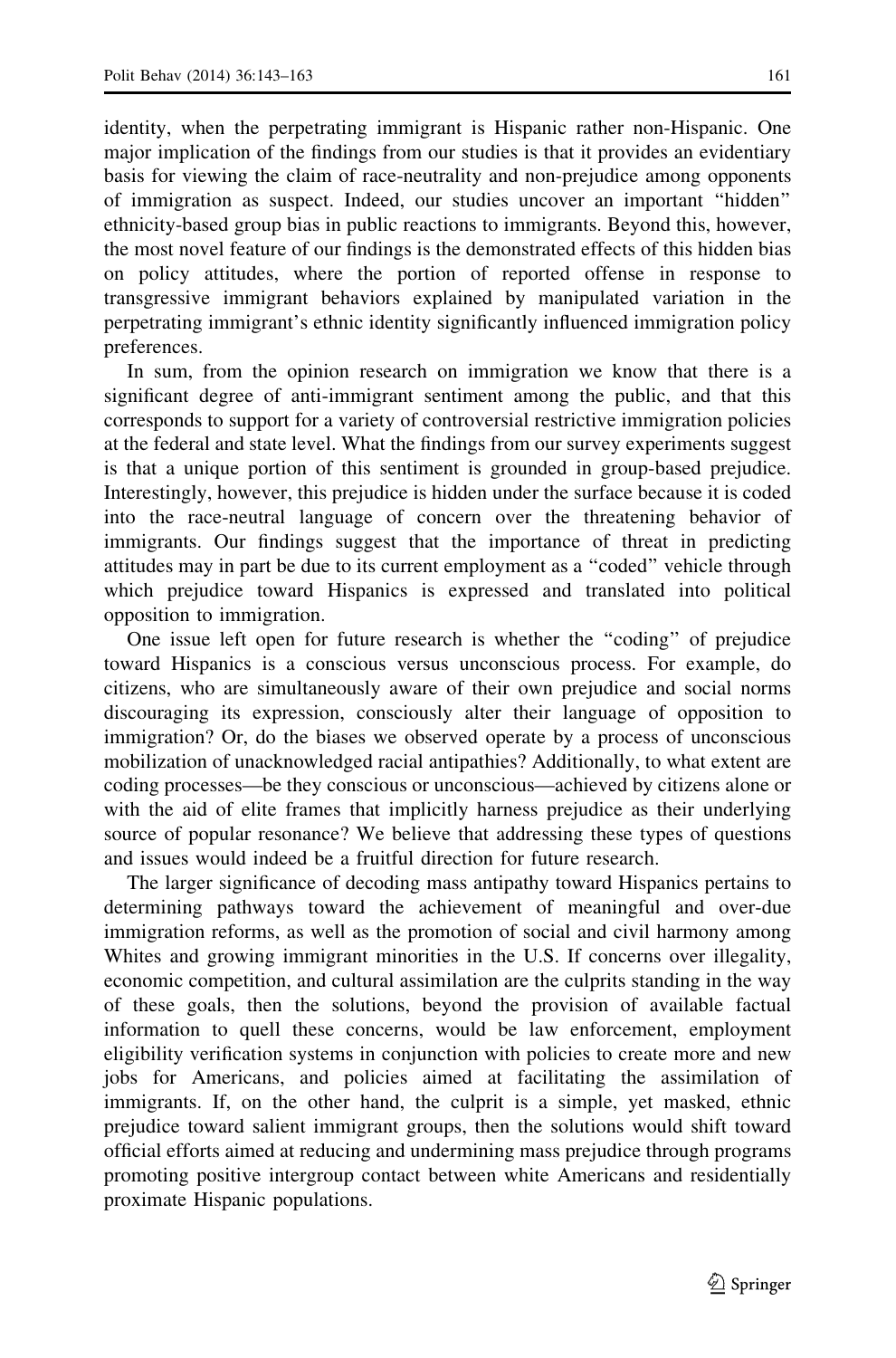<span id="page-19-0"></span>Acknowledgments We would like to thank Dan Hopkins, Shanna Pearson-Merkowitz, Nick Valentino, and Cara Wong for their helpful suggestions on earlier versions of this article. We also thank Dustin Landers for his help during the data collection phase of this project.

### References

Allport, G. W. (1954). The nature of prejudice. Reading: Addison-Wesley.

- Beck, R. (1996). The case against immigration: The moral, economic, social, and environmental reasons for reducing immigration back to traditional levels. New York: W.W. Norton & Company.
- Brader, T., Valentino, N. A., & Suhay, E. (2008). What triggers public opposition to immigration? Anxiety, group cues, and immigration threat. American Journal of Political Science, 52, 959–978.

Brown, R. (2010). Prejudice: Its social psychology (2nd ed.). Maiden: Wiley-Blackwell.

- Burns, P., & Gimpel, J. G. (2000). Economic insecurity, prejudicial stereotypes, and public opinion on immigration policy. Political Science Quarterly, 1152, 201–225.
- Chavez, L. R. (2001). Covering immigration: Popular images and the politics of the nation. Berkeley: University of California Press.
- Chavez, L. R. (2008). The Latino threat: Constructing immigrants, citizens, and the nation. Stanford: Stanford University Press.
- Chomsky, A. (2007). They take our jobs! And twenty other myths about immigration. Boston, MA: Beacon Press.
- Citrin, J., Green, D. P., Muste, C., & Wong, C. (1997). Public opinion toward immigration reform: The role of economic motivations. Journal of Politics, 59, 858–881.
- Citrin, J., Reingold, B., & Green, D. P. (1990a). American identity and the politics of ethnic change. Journal of Politics, 52, 1124–1154.
- Citrin, J., Reingold, B., Walters, E., & Green, D. P. (1990b). The 'Official English' movement and the symbolic politics of language in the United States. Western Political Quarterly, 43, 535–559.
- Cohen, E. (2001). Politics of globalization in the United States. Washington: Georgetown University Press.
- Cornelius, W. A., & Rosenblum, M. R. (2005). Immigration and politics. Annual Review of Political Science, 8, 99–119.
- Crandall, C. S., Eshleman, A., & O'Brien, L. (2002). Social norms and the expression of prejudice: The struggle for internalization. Journal of Personality and Social Psychology, 82, 359–378.
- Devine, P. G., Ashby Plant, E., Amodio, D. M., Harmon-Jones, E., & Vance, S. L. (2002). The regulation of explicit and implicit race bias: The role of motivations to respond without prejudice. Journal of Personality and Social Psychology, 82(5), 835–848.
- Dockterman, D. (2011). Country of origin profiles. Pew Hispanic Center report. Retrieved from <http://www.pewhispanic.org/2011/05/26/country-of-origin-profiles/>. Accessed 15 June 2012.
- Gaertner, S. L., & Dovidio, J. F. (1986). The aversive form of racism. In J. F. Dovidio & S. L. Gaertner (Eds.), Prejudice, discrimination, and racism (pp. 61–89). New York: Academic Press.
- Gaines, B. J., Kuklinski, J. H., & Quirk, P. J. (2007). The logic of the survey experiment reexamined. Political Analysis, 15, 1–20.
- Gilens, M. (1999). Why Americans hate welfare: Race, media, and the politics of antipoverty policy. Chicago: University of Chicago Press.
- Hainmueller, J., & Hiscox, M. J. (2010). Attitudes toward highly skilled and low-skilled immigration: Evidence from a survey experiment. American Political Science Review, 104, 61–84.
- Hood, M. V, I. I. I., & Morris, I. L. (1997). Amigo o enemigo? Context, attitudes, and anglo public opinion toward immigration. Social Science Quarterly, 78, 7813–7819.
- Huntington, S. P. (2004). Who are we. The challenges to America's national identity. New York: Simon and Schuster.
- Hurwitz, J., & Peffley, M. (2005). Playing the race card in the post-Willie Horton era: The impact of racialized code words on support for punitive crime policy. Public Opinion Quarterly, 69, 99–112.
- Imai, K., Keele, L., Tingley, D., & Yamamoto, T. (2011). Unpacking the black box of causality: Learning about causal mechanisms from experimental and observational studies. American Political Science Review, 105, 765–789.
- Kinder, D. R., & Kam, C. D. (2010). Us against them: Ethnocentric foundations of American opinion. Chicago: University of Chicago Press.